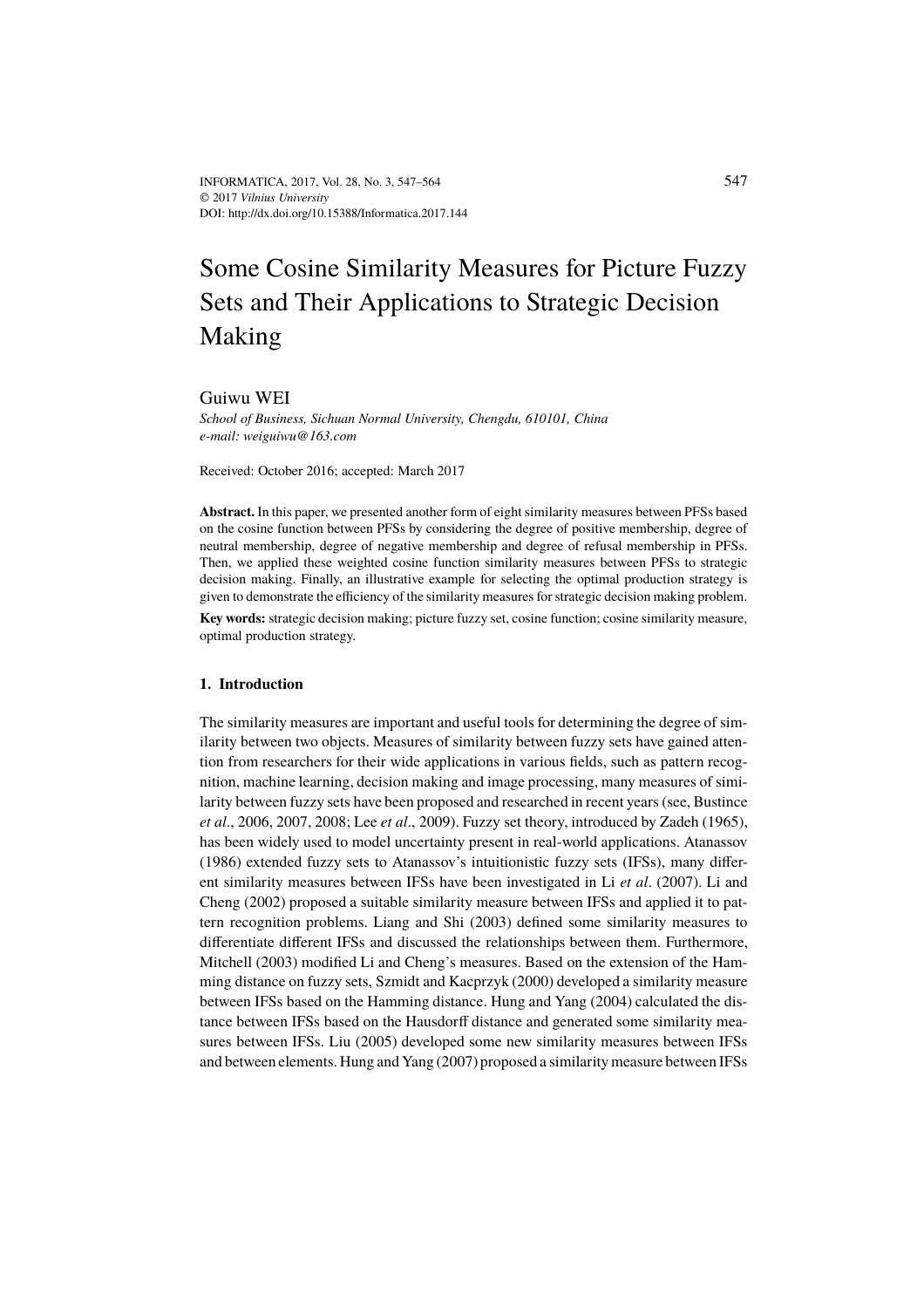based on the Lp metric. Xu and Xia (2010) defined the geometric distance and similarity measures of IFSs for group decision making problems. Ye (2011) proposed the cosine similarity measure between IFSs. Hung (2012) developed the likelihood-based measurement of IFSs for the medical diagnosis and bacteria classification problems. Shi and Ye (2013) further improved the cosine similarity measure of IFSs. Tian *et al*. (2013) proposed the cotangent similarity measure between IFSs for medical diagnosis. Rajarajeswari and Uma (2013) further introduced the cotangent similarity measure which considers membership, nonmembership and hesitation degrees in IFSs. Furthermore, Szmidt (2014) discussed distances between IFSs and introduced a family of similarity measures which considered the membership, nonmembership and hesitation degrees described in IFSs. Ye (2016) proposed two new cosine similarity measures and weighted cosine similarity measures based on cosine function and the information carried by the membership degrees, nonmembership degree and hesitancy degree in intuitionistic fuzzy sets (IFSs). Son and Phong (2016) gave the intuitionistic vector similarity measures for medical diagnosis.

Recently, Cuong (2014) proposed picture fuzzy set (PFS) and investigated some basic operations and properties of PFS. The picture fuzzy set is characterized by three functions expressing the degree of membership, the degree of neutral membership and the degree of nonmembership. The only constraint is that the sum of the three degrees must not exceed 1. Basically, PFS based models can be applied to situations requiring human opinions involving more answers of types: yes, abstain, no, refusal, which can't be accurately expressed in the traditional FS and IFS. Until now, some progress has been made in the research of the PFS theory. Singh (2014) investigated the correlation coefficients for picture fuzzy set and applied the correlation coefficient to clustering analysis with picture fuzzy information. Son etc. introduced several novel fuzzy clustering algorithms on the basis of picture fuzzy sets and applications to time series forecasting and weather forecasting (see, Son, 2015; Thong and Son, 2015). Thong (2015) developed a novel hybrid model between picture fuzzy clustering and intuitionistic fuzzy recommender systems for medical diagnosis and application to health care support systems. Wei (2016b) proposed picture fuzzy crossentropy model for multiple attribute decision making problems.

Although Atanassov's intuitionistic fuzzy set theory and similarity measures have been successfully applied in different areas (see Tang *et al*., 2017; Wei, 2015, 2008, 2009, 2010a, 2010b, 2011a; Wei *et al*., 2011, 2013a, 2013b; Wei and Zhao, 2012b; Zhao and Wei, 2013; Zhao *et al*., 2014), but there are situations in real life which can't be represented by Atanassov's intuitionistic fuzzy sets. Voting can be a good example of such situation as the human voters may be divided into four groups of those who: vote for, abstain, refuse to vote. Basically, picture fuzzy sets (see Cuong, 2014) based models may be adequate in situations when we face human opinions involving more answers of the type: yes, abstain, no, refusal. Therefore, in order to deal with these types of situations, in this paper we introduce the concept of similarity measures for picture fuzzy sets based on the cosine functions, which is a new extension of the similarity measure of IFSs based on the cosine functions. In order to do so, the remainder of this paper is set out as follows. In the next section, we introduce some basic concepts related to intuitionistic fuzzy set and some similarity measure between IFSs and picture fuzzy sets. In Section 3, we shall propose some similarity measure and some weighted similarity measure between PFSs based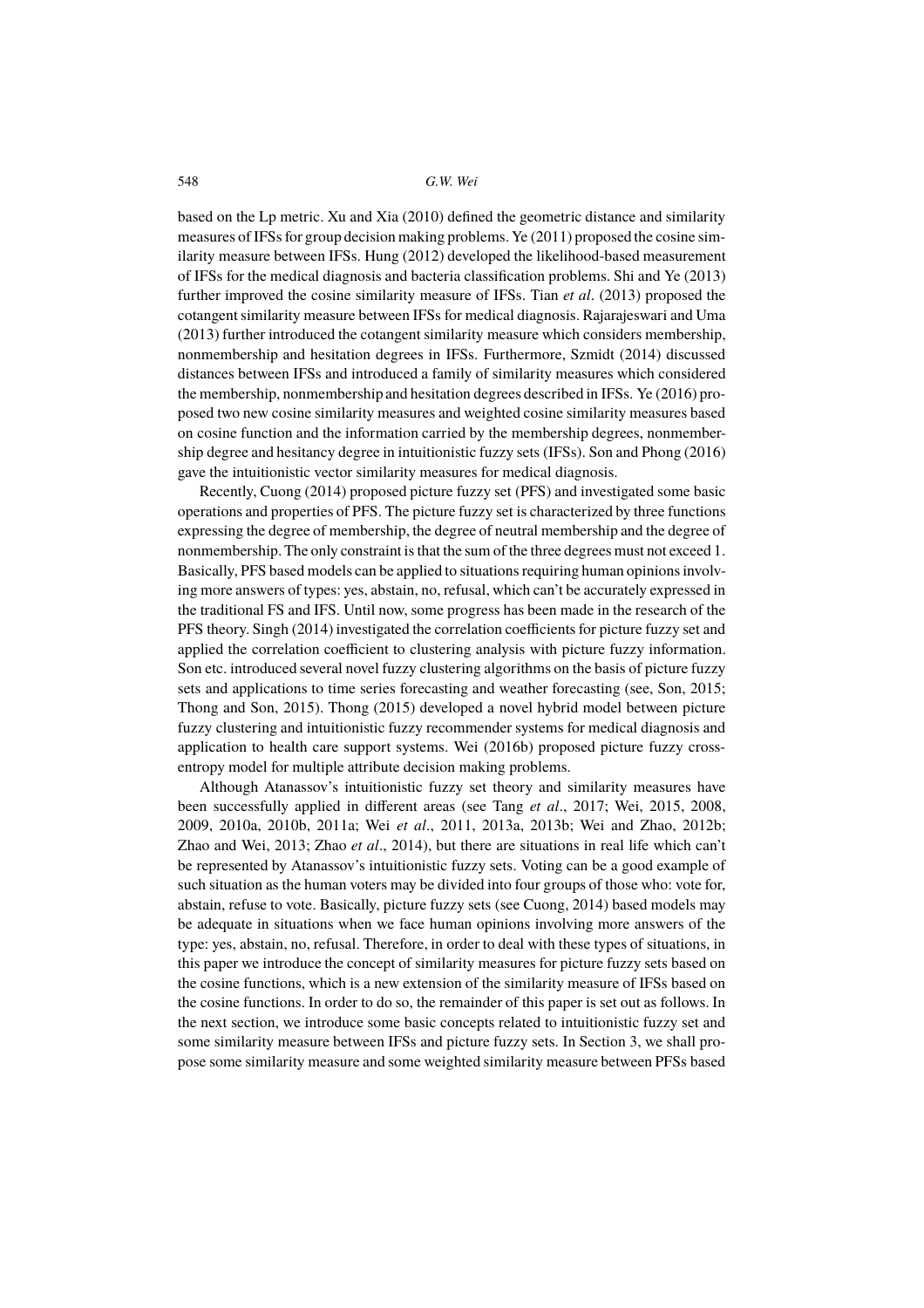on the concept of the cosine function. In Section 4, the similarity measures for PFSs are applied to strategic decision making problem for selecting the optimal production strategy. Section 5 concludes the paper with some remarks.

## **2. Preliminaries**

In the following, we introduce some basic concepts related to intuitionistic fuzzy sets and some similarity measure between IFSs.

Definition 1. (See Atanassov, 1986, 1989.) An IFS is given by

$$
A = \{ \langle x, \mu_A(x), \nu_A(x) \rangle \mid x \in X \},\tag{1}
$$

where  $\mu_A: X \to [0, 1]$  and  $\nu_A: X \to [0, 1]$ , where,  $0 \leq \mu_A(x) + \nu_A(x) \leq 1$ ,  $\forall x \in X$ . The numbers  $\mu_A(x)$  and  $\nu_A(x)$  represent, respectively, the membership degree and nonmembership degree of the element  $x$  to the set  $A$ .

DEFINITION 2. (See Atanassov, 1989.) For each IFS  $A$  in  $X$ , if

$$
\pi_A(x) = 1 - \mu_A(x) - \nu_A(x), \quad \forall x \in X.
$$
 (2)

Then  $\pi_A(x)$  is called the degree of indeterminacy of x to A.

Suppose that there are two IFSs:

$$
A = \{ \langle x_j, \mu_A(x_j), \nu_A(x_j) \rangle \mid x_j \in X \}
$$

and

$$
B = \{ \langle x_j, \mu_B(x_j), \nu_B(x_j) \rangle \mid x_j \in X \}
$$

in the universe of discourse  $X = \{x_1, x_2, \ldots, x_n\}.$ 

Ye (2011) proposed the cosine similarity measure between IFSs and as following:

$$
IFC^{1}(A, B) = \frac{1}{n} \sum_{j=1}^{n} \frac{\mu_{A}(x_{j}) \mu_{B}(x_{j}) + \nu_{A}(x_{j}) \nu_{B}(x_{j})}{\sqrt{\mu_{A}^{2}(x_{j}) + \nu_{A}^{2}(x_{j})} \sqrt{\mu_{B}^{2}(x_{j}) + \nu_{B}^{2}(x_{j})}}.
$$
(3)

Shi and Ye (2013) further presented the cosine similarity measure by considering membership degree, nonmembership degree and hesitancy degree in IFSs as the vector space of the three terms:

$$
IFC2(A, B)
$$
  
= 
$$
\frac{1}{n} \sum_{j=1}^{n} \frac{\mu_A(x_j)\mu_B(x_j) + \nu_A(x_j)\nu_B(x_j) + \pi_A(x_j)\pi_B(x_j)}{\sqrt{\mu_A^2(x_j) + \nu_A^2(x_j) + \pi_A^2(x_j)}\sqrt{\mu_B^2(x_j) + \nu_B^2(x_j) + \pi_B^2(x_j)}}.
$$
 (4)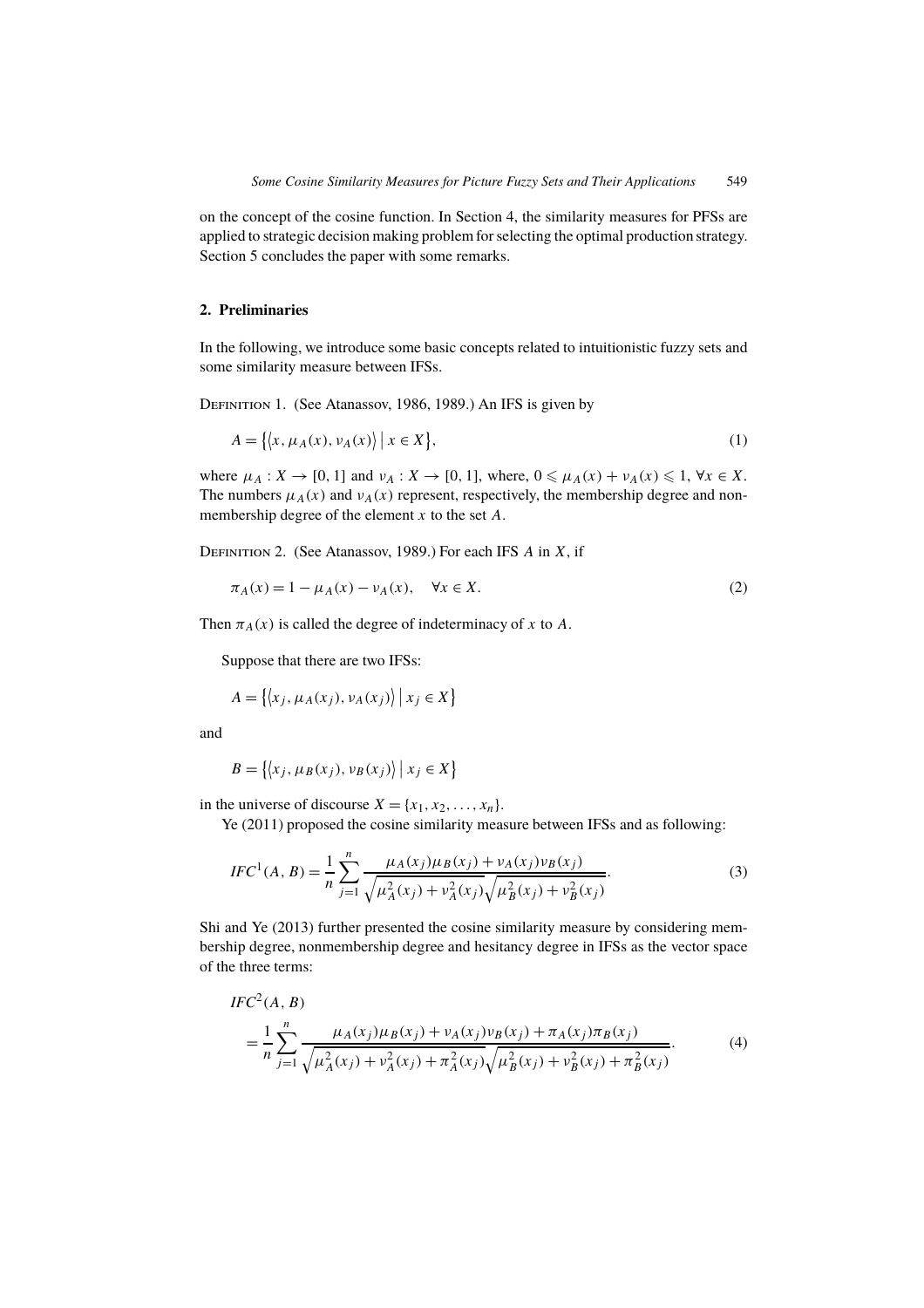Based on cosine function, Ye (2016) proposed two cosine similarity measures between IFSs A and B.

$$
IFCS1(A, B)
$$
  
=  $\frac{1}{n} \sum_{j=1}^{n} \cos \left\{ \frac{\pi}{2} [\mu_A(x_j) - \mu_B(x_j)] \vee |\nu_A(x_j) - \nu_B(x_j)|] \vee |\pi_A(x_j) - \pi_B(x_j)| \right\}, (5)$   

$$
IFCS1(A, B)
$$
  
=  $\frac{1}{n} \sum_{j=1}^{n} \cos \left\{ \frac{\pi}{4} [\mu_A(x_j) - \mu_B(x_j)] + |\nu_A(x_j) - \nu_B(x_j)|] + |\pi_A(x_j) - \pi_B(x_j)| \right\}.$  (6)

On the other hand, Tian *et al*. (2013) proposed a cotangent similarity measure between IFSs and as following:

$$
IFCT^{1}(A, B) = \frac{1}{n} \sum_{j=1}^{n} \cot \left[ \frac{\pi}{4} + \frac{\pi}{4} (|\mu_{A}(x_{j}) - \mu_{B}(x_{j})| \vee |\nu_{A}(x_{j}) - \nu_{B}(x_{j})|) \right], (7)
$$

where the symbol "∨" is the maximum operation. When the three terms like membership degree, nonmembership degree and hesitancy degree are considered in IFSs, Rajarajeswari and Uma (2013) defined the cotangent similarity measure of IFSs:

$$
IFCT2(A, B)
$$
  
=  $\frac{1}{n} \sum_{j=1}^{n} \cot \left[ \frac{\pi}{4} + \frac{\pi}{4} (|\mu_A(x_j) - \mu_B(x_j)| \vee |\nu_A(x_j) - \nu_B(x_j)| \vee |\pi_A(x_j) - \pi_B(x_j)|) \right].$  (8)

In the following, we introduced the weighted cosine and cotangent similarity measures between IFSs and, respectively (see Ye, 2011; Shi and Ye, 2013; Rajarajeswari and Uma, 2013; Ye, 2016):

$$
IFC^{1}(A, B) = \sum_{j=1}^{n} \omega_{j} \frac{\mu_{A}(x_{j})\mu_{B}(x_{j}) + \nu_{A}(x_{j})\nu_{B}(x_{j})}{\sqrt{\mu_{A}^{2}(x_{j}) + \nu_{A}^{2}(x_{j})}\sqrt{\mu_{B}^{2}(x_{j}) + \nu_{B}^{2}(x_{j})}},
$$
\n(9)

$$
IFC2(A, B)
$$
  
= 
$$
\sum_{j=1}^{n} \omega_j \frac{\mu_A(x_j)\mu_B(x_j) + \nu_A(x_j)\nu_B(x_j) + \pi_A(x_j)\pi_B(x_j)}{\sqrt{\mu_A^2(x_j) + \nu_A^2(x_j) + \pi_A^2(x_j)\sqrt{\mu_B^2(x_j) + \nu_B^2(x_j) + \pi_B^2(x_j)}}.
$$
 (10)

$$
WIFCS1(A, B)
$$
  
=
$$
\sum_{j=1}^{n} \omega_j \cos \left\{ \frac{\pi}{2} \left[ \left| \mu_A(x_j) - \mu_B(x_j) \right| \vee \left| \nu_A(x_j) - \nu_B(x_j) \right| \vee \left| \pi_A(x_j) - \pi_B(x_j) \right| \right] \right\},
$$
(11)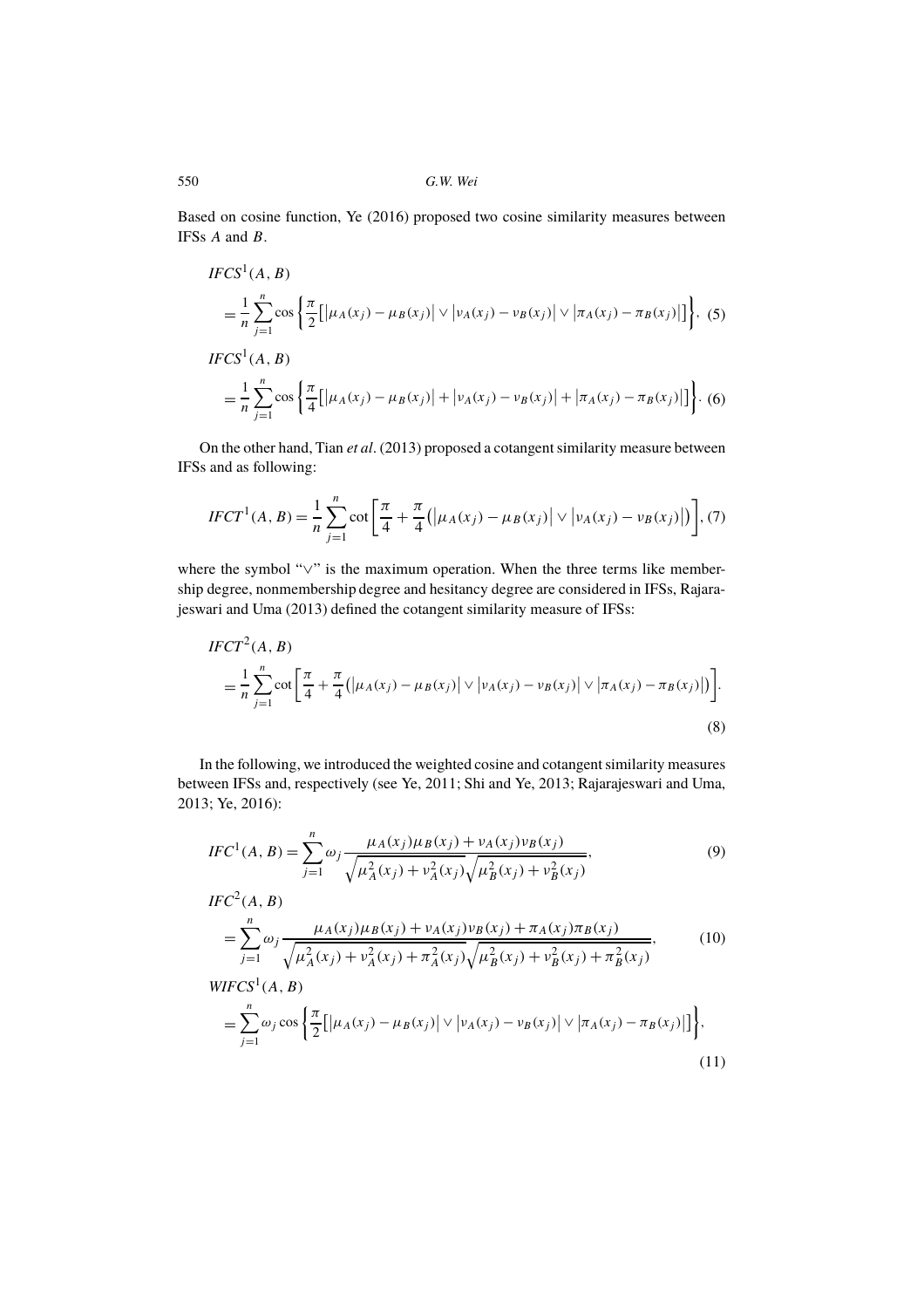*Some Cosine Similarity Measures for Picture Fuzzy Sets and Their Applications* 551

$$
WIFCS2(A, B)
$$
  
=
$$
\sum_{j=1}^{n} \omega_j \cos \left\{ \frac{\pi}{4} [\mu_A(x_j) - \mu_B(x_j)] + |\nu_A(x_j) - \nu_B(x_j)| + |\pi_A(x_j) - \pi_B(x_j)|] \right\},
$$
(12)

$$
WIFT^1(A, B)
$$

$$
= \sum_{j=1}^{n} \omega_j \cot \left[ \frac{\pi}{4} + \frac{\pi}{4} (|\mu_A(x_j) - \mu_B(x_j)| \vee |\nu_A(x_j) - \nu_B(x_j)|) \right],
$$
 (13)

$$
WIFCT2(A, B)
$$
  
=
$$
\sum_{j=1}^{n} \omega_j \cot \left[ \frac{\pi}{4} + \frac{\pi}{4} (|\mu_A(x_j) - \mu_B(x_j)| \vee |\nu_A(x_j) - \nu_B(x_j)| \vee |\pi_A(x_j) - \pi_B(x_j)|) \right],
$$
(14)

where  $\omega_j$  ( $j = 1, 2, ..., n$ ) is the weight of an element  $x_j, \omega_j \in [0, 1]$  and  $\sum_{j=1}^n = 1$  and the symbol "∨" is the maximum operation.

# **3. Some Similarity Measure Based on Cosine Function for Picture Fuzzy Sets**

Although Atanassov's intuitionistic fuzzy set theory (see Atanassov, 1986, 1989) has been successfully applied in different areas, there are situations in real life which can't be represented by Atanassov's intuitionistic fuzzy sets. Picture fuzzy sets are extension of Atanassov's intuitionistic fuzzy sets. Picture fuzzy set (see Cuong, 2014) based models may be adequate in situations when we face human opinions involving more answers of types: yes, abstain, no, refusal. It can be considered as a powerful tool to represent the uncertain information in the process of patterns recognition and cluster analysis.

DEFINITION 3. (See Cuong, 2014.) A picture fuzzy set (PFS) A on the universes an object of the form

$$
A = \{ \langle x, \mu_A(x), \eta_A(x), \nu_A(x) \rangle \mid x \in X \},\tag{15}
$$

where  $\mu_A(x) \in [0, 1]$  is called the "degree of positive membership of A",  $\eta_A(x)$  is called the "degree of neutral membership of A" and  $\mu_A(x)$  is called the "degree of negative" membership of A", and  $\mu_A(x)$ ,  $\eta_A(x)$ ,  $\nu_A(x)$  satisfy the following condition:

$$
0 \leq \mu_A(x) + \eta_A(x) + \nu_A(x) \leq 1, \quad \forall x \in X.
$$

Then for  $x \in X$ ,

$$
\rho_A(x) = 1 - (\mu_A(x) + \eta_A(x) + \nu_A(x))
$$

could be called the degree of refusal membership of x in A.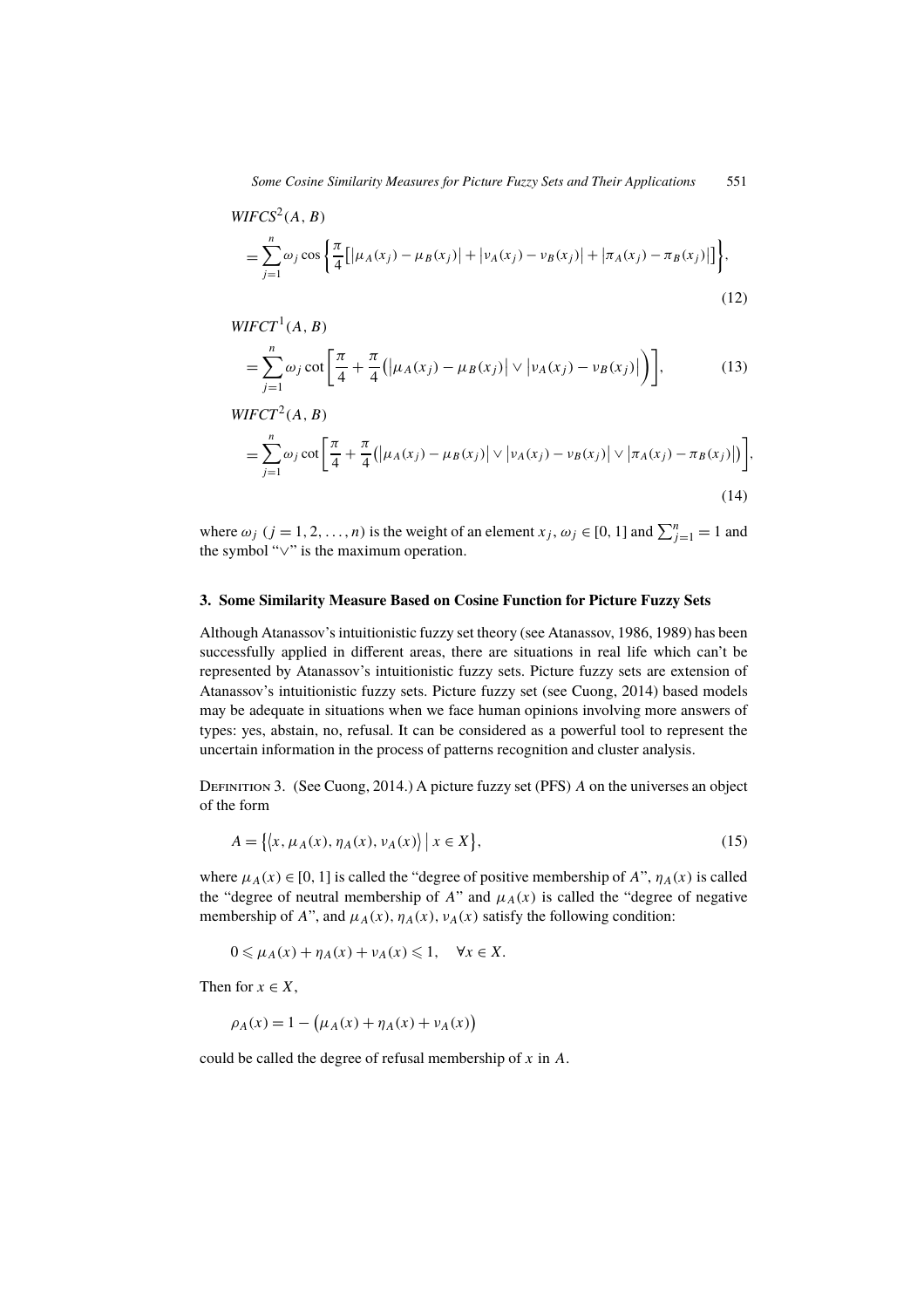### 3.1. *Cosine Similarity Measure for Picture Fuzzy Sets*

Let A be a PFS in an universe of discourse  $X = \{x\}$ , the PFS is characterized by the degree of positive membership  $\mu_A(x)$ , the degree of neutral membership  $\eta_A(x)$  and the degree of negative membership  $v_A(x)$  which can be considered as a vector representation with the three elements. Therefore, a cosine similarity measure and a weighted cosine similarity measure for PFSs are proposed in an analogous manner to the cosine similarity measure based on Bhattacharya's distance (see Salton and Mcgill, 1983; Bhattacharya, 1946) and cosine similarity measure for intuitionistic fuzzy set (see Ye, 2011).

Suppose that there are two PFSs:

$$
A = \{ \langle x_j, \mu_A(x_j), \eta_A(x_j), \nu_A(x_j) \rangle \mid x_j \in X \}
$$

and

$$
B = \{ \langle x_j, \mu_B(x_j), \eta_B(x_j), \nu_B(x_j) \rangle \mid x_j \in X \}
$$

in the universe of discourse  $X = \{x_1, x_2, \ldots, x_n\}.$ 

A cosine similarity measure between PIFSs and is proposed as follows:

$$
PFC^{1}(A, B) = \frac{1}{n} \sum_{j=1}^{n} \frac{\mu_{A}(x_{j})\mu_{B}(x_{j}) + \eta_{A}(x_{j})\eta_{B}(x_{j}) + \nu_{A}(x_{j})\nu_{B}(x_{j})}{\sqrt{\mu_{A}^{2}(x_{j}) + \eta_{A}^{2}(x_{j}) + \nu_{A}^{2}(x_{j})}\sqrt{\mu_{B}^{2}(x_{j}) + \eta_{B}^{2}(x_{j}) + \nu_{B}^{2}(x_{j})}}.
$$
(16)

If we take  $n = 1$ , then the cosine similarity measure between PFSs A and B becomes the correlation coefficient between PFSs A and B, i.e.  $C_{PFS}(A, B) = K_{PFS}(A, B)$ . Therefore, the cosine similarity measure between PFSs  $A$  and  $B$  also satisfies the following properties:

(1) 
$$
0 \le PFC^1(A, B) \le 1
$$
;  
\n(2)  $PFC^1(A, B) = PFC^1(B, A)$ ;  
\n(3)  $PFC^1(A, B) = 1$ , if  $A = B$ ,  $i = 1, 2, ..., n$ .

*Proof.*

- (1) It is obvious that the proposition is true according to the cosine value.
- (2) It is obvious that the proposition is true.
- (3) When  $A = B$ , there are  $\mu_A(x_j) = \mu_B(x_j)$ ,  $\eta_A(x_j) = \eta_B(x_j)$  and  $\nu_A(x_j) = \nu_B(x_j)$ for  $j = 1, 2, ..., n$ . So  $C_{PFS}^1(A, B) = 1$ . Therefore, we have finished the proofs.  $\square$

In the following, we shall investigate the distance measure of the angle as  $d(A, B) =$  $\arccos(C_{PFS}^1(A, B))$ . It satisfies the following properties:

- (1)  $d(A, B) \geqslant 0$ , if  $0 \leqslant C_{PFS}(A, B) \leqslant 1$ ;
- (2)  $d(A, B) = \arccos(1) = 0$ , if  $C_{PFS}(A, A) = 1$ ;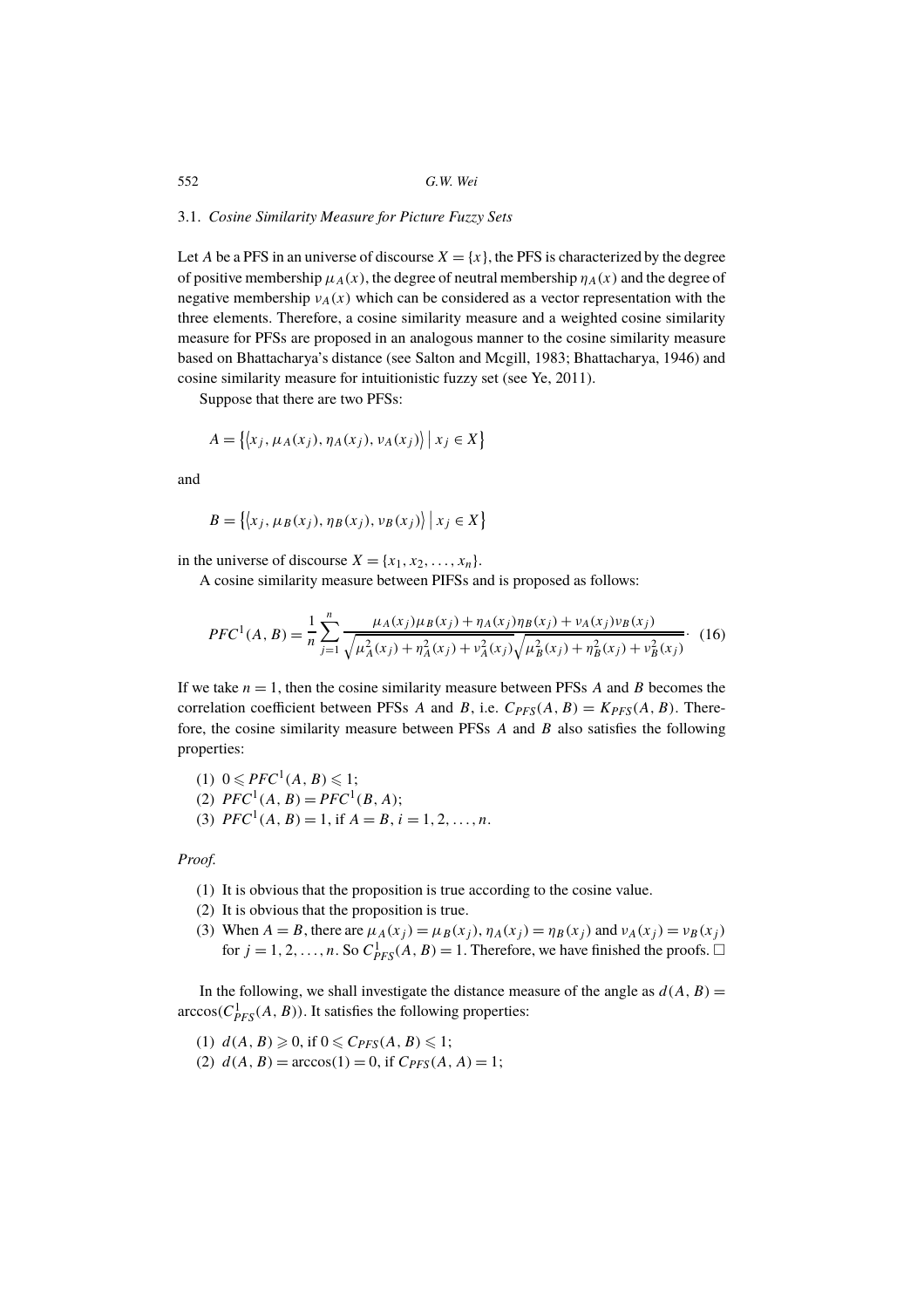- (3)  $d(A, B) = d(B, A)$ , if  $C_{PFS}(A, B) = C_{PFS}(B, A)$ ;
- (4)  $d(A, C) \le d(A, B) + d(B, C)$ , if  $A \subseteq B \subseteq C$  for any PFS C.

*Proof.* Obviously,  $d(A, B)$  satisfies the properties (1)–(3). In the following,  $d(A, B)$  will be proved to satisfy the property (4).

For any  $C = \{ \langle x_i, \mu_C(x_i), \eta_C(x_i), \nu_C(x_i) \rangle \mid x_i \in X \}, A \subseteq B \subseteq C$ , Since Eq. (16) is the sum of terms, let us investigate the distance measures of the angle between the vectors:

$$
d_j(A(x_j), B(x_j)) = \arccos(PFC_i^1(A(x_i), B(x_i))),
$$
  
\n
$$
d_j(B(x_j), C(x_j)) = \arccos(PFC_i^1(B(x_i), C(x_i))),
$$
  
\n
$$
d_j(A(x_j), C(x_j)) = \arccos(PFC_i^1(A(x_i), C(x_i))),
$$

for  $j = 1, 2, \ldots, n$ , where

$$
PFC_j^1(A, B) = \frac{\mu_A(x_j)\mu_B(x_j) + \eta_A(x_j)\eta_B(x_j) + \nu_A(x_j)\nu_B(x_j)}{\sqrt{\mu_A^2(x_j) + \eta_A^2(x_j) + \nu_A^2(x_j)}\sqrt{\mu_B^2(x_j) + \eta_B^2(x_j) + \nu_B^2(x_j)}}
$$
\n
$$
PFC_j^1(B, C) = \frac{\mu_B(x_j)\mu_C(x_j) + \eta_B(x_j)\eta_C(x_j) + \nu_B(x_j)\nu_C(x_j)}{\sqrt{\mu_B^2(x_j) + \eta_B^2(x_j) + \nu_B^2(x_j)}\sqrt{\mu_C^2(x_j) + \eta_C^2(x_j) + \nu_C^2(x_j)}}
$$
\n
$$
PFC_j^1(A, C) = \frac{\mu_A(x_j)\mu_C(x_j) + \eta_A(x_j)\eta_C(x_j) + \nu_A(x_j)\nu_C(x_j)}{\sqrt{\mu_A^2(x_j) + \eta_A^2(x_j) + \nu_A^2(x_j)}\sqrt{\mu_C^2(x_j) + \eta_C^2(x_j) + \nu_C^2(x_j)}}
$$

For three vectors

$$
A(x_j) = \langle \mu_A(x_j), \eta_A(x_j), \nu_A(x_j) \rangle,
$$
  
\n
$$
B(x_j) = \langle \mu_B(x_j), \eta_B(x_j), \nu_B(x_j) \rangle,
$$
  
\n
$$
C(x_j) = \langle \mu_C(x_j), \eta_C(x_j), \nu_C(x_j) \rangle
$$

in one plane, if  $A(x_j) \subseteq B(x_j) \subseteq C(x_j)$ ,  $j = 1, 2, ..., n$ . Then, it is obvious that

$$
d_j(A(x_j), C(x_j)) \leq d_j(A(x_j), B(x_j)) + d_j(B(x_j), C(x_j)),
$$

according to the triangle inequality. Combining the inequality with Eq. (16), we can obtain

$$
d(A, C) \leq d(A, B) + d(B, C).
$$

Thus  $d(A, B)$  satisfies the property (4). So we finished the proof.  $\square$ 

If we consider the weights of  $x_i$ , a weighted cosine similarity measure between PFSs  $A$  and  $B$  is proposed as follows:

$$
WPFC^{1}(A, B) = \sum_{j=1}^{n} \omega_{j} \frac{\mu_{A}(x_{j})\mu_{B}(x_{j}) + \eta_{A}(x_{j})\eta_{B}(x_{j}) + \nu_{A}(x_{j})\nu_{B}(x_{j})}{\sqrt{\mu_{A}^{2}(x_{j}) + \eta_{A}^{2}(x_{j}) + \nu_{A}^{2}(x_{j})}\sqrt{\mu_{B}^{2}(x_{j}) + \eta_{B}^{2}(x_{j}) + \nu_{B}^{2}(x_{j})}},
$$
(17)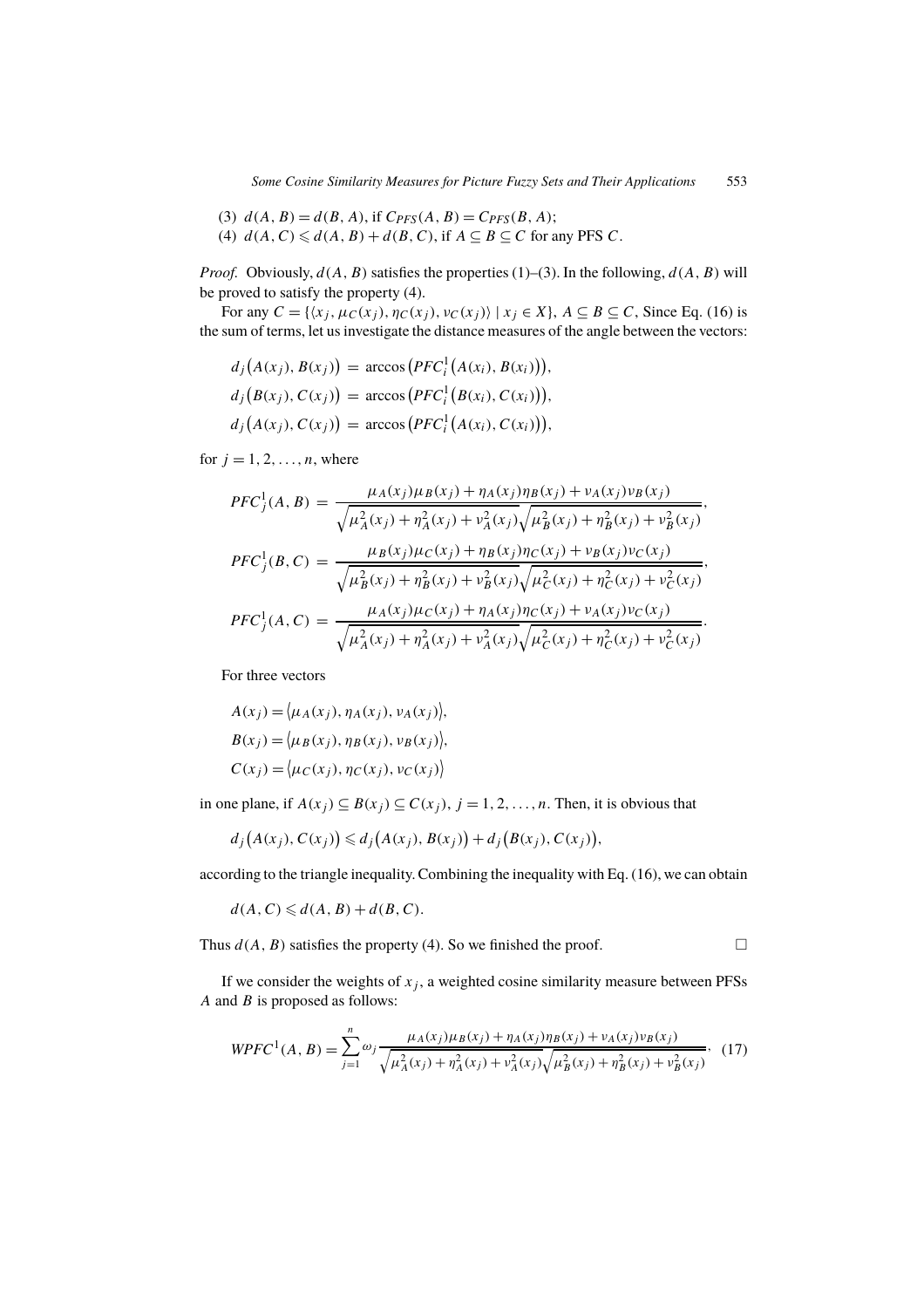where  $\omega = (\omega_1, \omega_1, \dots, \omega_n)^T$  is the weight vector of  $x_j$   $(j = 1, 2, \dots, n)$ , with  $\omega_j \in$ [0, 1],  $j = 1, 2, ..., n$ ,  $\sum_{j=1}^{n} \omega_j = 1$ . In particular, if  $\omega = (1/n, 1/n, ..., 1/n)^T$ , then the weighted cosine similarity measure reduces to cosine similarity measure. That's to say, if we take  $\omega_i = 1/n$ ,  $i = 1, 2, ..., n$ , then there is  $W P F C^1(A, B) = P F C^1(A, B)$ .

Obviously, the weighted cosine similarity measure of two PFSs  $A$  and  $B$  also satisfies the following properties:

- (1)  $0 \leq W P F C^1(A, B) \leq 1;$
- (2)  $W P F C^{1}(A, B) = W P F C^{1}(B, A);$
- (3)  $W P F C^{1}(A, B) = 1$ , if  $A = B$ ,  $i = 1, 2, ..., n$ .

Similar to the previous proof method, we can prove the above three properties.

When the four terms like degree of positive membership, degree of neutral membership, degree of negative membership and degree of refusal membership are considered in PFSs, we further propose the cosine similarity measure and weighted cosine similarity measure between PFSs as follows:

$$
PFC^{2}(A, B)
$$
  
= 
$$
\frac{1}{n} \sum_{j=1}^{n} \frac{\mu_{A}(x_{j})\mu_{B}(x_{j}) + \eta_{A}(x_{j})\eta_{B}(x_{j}) + \nu_{A}(x_{j})\nu_{B}(x_{j}) + \rho_{A}(x_{j})\rho_{B}(x_{j})}{\sqrt{\mu_{A}^{2}(x_{j}) + \eta_{A}^{2}(x_{j}) + \nu_{A}^{2}(x_{j}) + \rho_{A}^{2}(x_{j}) + \eta_{B}^{2}(x_{j}) + \nu_{B}^{2}(x_{j}) + \rho_{B}^{2}(x_{j})}},
$$
(18)

$$
WPFC^{2}(A, B)
$$
  
= 
$$
\sum_{j=1}^{n} \omega_{j} \frac{\mu_{A}(x_{j})\mu_{B}(x_{j}) + \eta_{A}(x_{j})\eta_{B}(x_{j}) + \nu_{A}(x_{j})\nu_{B}(x_{j}) + \rho_{A}(x_{j})\rho_{B}(x_{j})}{\sqrt{\mu_{A}^{2}(x_{j}) + \eta_{A}^{2}(x_{j}) + \nu_{A}^{2}(x_{j}) + \rho_{A}^{2}(x_{j})}\sqrt{\mu_{B}^{2}(x_{j}) + \eta_{B}^{2}(x_{j}) + \nu_{B}^{2}(x_{j}) + \rho_{B}^{2}(x_{j})}},
$$
\n(19)

where  $\omega = (\omega_1, \omega_1, \dots, \omega_n)^T$  is the weight vector of  $x_i$   $(i = 1, 2, \dots, n)$ , with  $\omega_j \in [0, 1]$ ,  $j = 1, 2, ..., n, \sum_{j=1}^{n} \omega_j = 1.$ 

## 3.2. *Similarity Measures of Picture Fuzzy Sets Based on Cosine Function*

Based on the cosine function, in this section, we shall propose two cosine similarity measures between PFSs and analyse their properties.

DEFINITION 4. Let

$$
A = \{ \langle x_j, (\mu_A(x_j), \eta_A(x_j), \nu_A(x_j)) \rangle \mid x_j \in X \}
$$

and

$$
B = \{ \langle x_j, (\mu_B(x_j), \eta_B(x_j), \nu_B(x_j)) \rangle \mid x_j \in X \}
$$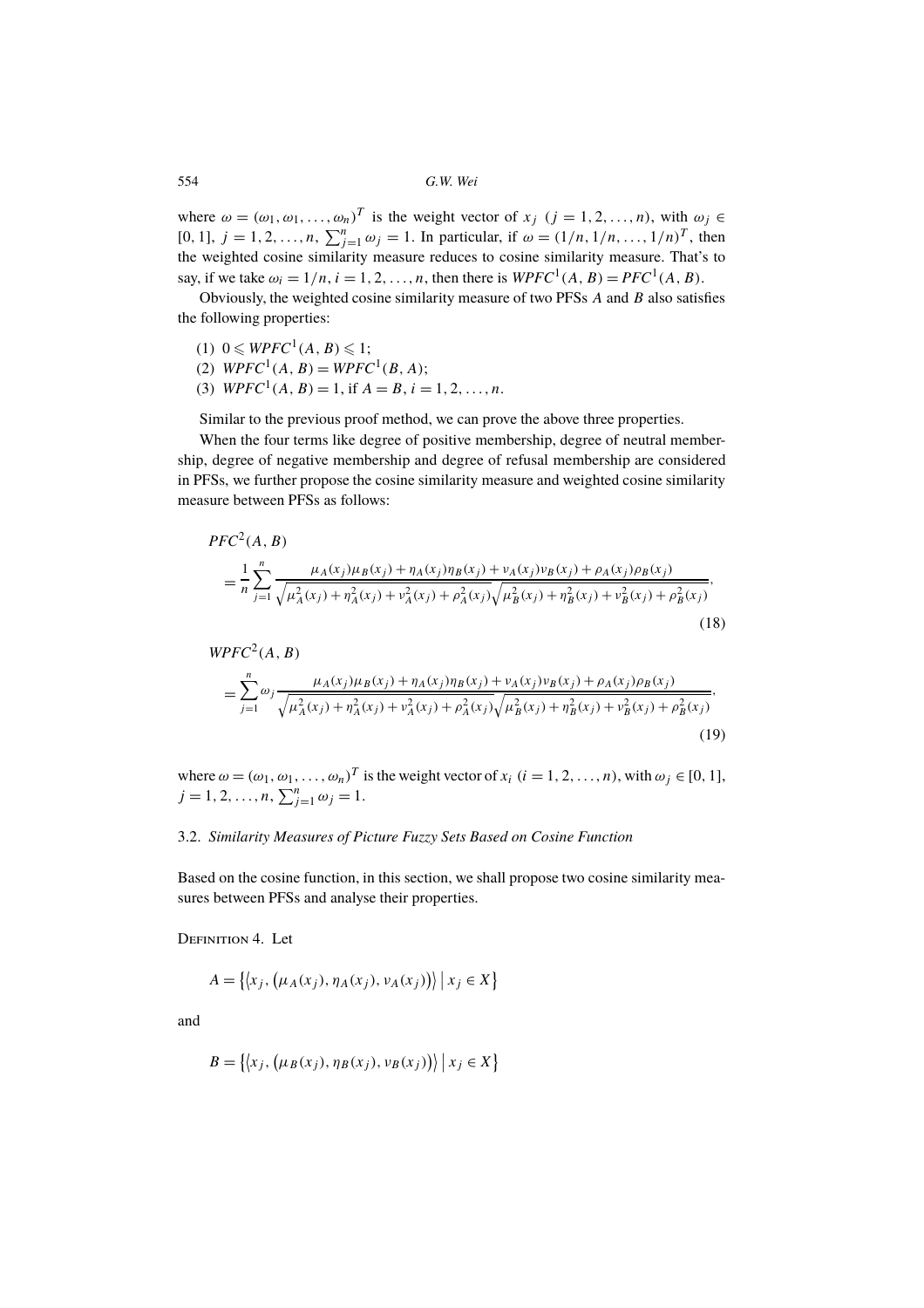be any two PFSs in  $X = \{x_1, x_2, \ldots, x_n\}$ . Then, we shall define four cosine similarity measures between PFSs, respectively, as follows:

$$
PFCS^{1}(A, B)
$$
  
=  $\frac{1}{n} \sum_{j=1}^{n} \cos \left\{ \frac{\pi}{2} [\mu_{A}(x_{j}) - \mu_{B}(x_{j})] \vee |\eta_{A}(x_{j}) - \eta_{B}(x_{j})|] \vee |\nu_{A}(x_{j}) - \nu_{B}(x_{j})| \right\},$  (20)

$$
PFCS^{2}(A, B)
$$
  
=  $\frac{1}{n} \sum_{j=1}^{n} \cos \left\{ \frac{\pi}{4} [\mu_{A}(x_{j}) - \mu_{B}(x_{j})] + |\eta_{A}(x_{j}) - \eta_{B}(x_{j})| + |\nu_{A}(x_{j}) - \nu_{B}(x_{j})|] \right\},$  (21)

where the symbol "∨" is the maximum operation.

When the four terms like degree of positive membership, degree of neutral membership, degree of negative membership and degree of refusal membership are considered in PFSs, we further propose two cosine similarity measures between PFSs as follows:

$$
PFCS^{3}(A, B) = \frac{1}{n} \sum_{j=1}^{n} \cos \left\{ \frac{\pi}{2} \left( \frac{|\mu_{A}(x_{j}) - \mu_{B}(x_{j})| \vee |\eta_{A}(x_{j}) - \eta_{B}(x_{j})| \vee}{|\nu_{A}(x_{j}) - \nu_{B}(x_{j})| \vee |\rho_{A}(x_{j}) - \rho_{B}(x_{j})|} \right) \right\}, (22)
$$
  

$$
PFCS^{4}(A, B) = \frac{1}{n} \sum_{j=1}^{n} \cos \left\{ \frac{\pi}{4} \left( \frac{|\mu_{A}(x_{j}) - \mu_{B}(x_{j})| + |\eta_{A}(x_{j}) - \eta_{B}(x_{j})| +}{|\nu_{A}(x_{j}) - \nu_{B}(x_{j})| + |\rho_{A}(x_{j}) - \rho_{B}(x_{j})|} \right) \right\}. (23)
$$

**Proposition 1.** *For two PFSs A and B in*  $X = \{x_1, x_2, \ldots, x_n\}$ *, the cosine similarity measures*

$$
PFCS^{k}(A, B), \quad k = 1, 2, 3, 4,
$$

*should satisfy the following properties* (1)–(4):

(1)  $0 \leqslant PFCS^k(A, B) \leqslant 1;$ (2)  $PFCS^k(A, B) = 1$  *if and only if*  $A = B$ ; (3)  $PFCS^{k}(A, B) = PFCS^{k}(B, A);$ (4) *If* C *is a PFS in* X *and*  $A \subseteq B \subseteq C$ *, then* 

$$
PFCS^k(A, C) \leq PFCS^k(A, B) \quad and \quad PFCS^k(A, C) \leq PFCS^k(B, C).
$$

*Proof.* (1) Since the value of the cosine function is within [0, 1], the similarity measure based on the cosine function is also within [0, 1]. Thus, there is  $0 \leqslant PFCS^{k}(A, B) \leqslant 1$ .

(2) For two PFSs A and B in  $X = \{x_1, x_2, \ldots, x_n\}$ , if  $A = B$ , then  $\mu_A(x_i) =$  $\mu_B(x_i)$ ,  $\eta_A(x_i) = \eta_B(x_i)$ ,  $\nu_A(x_i) = \nu_B(x_i)$ ,  $\rho_A(x_i) = \rho_B(x_i)$  for  $i = 1, 2, ..., n$ . Thus,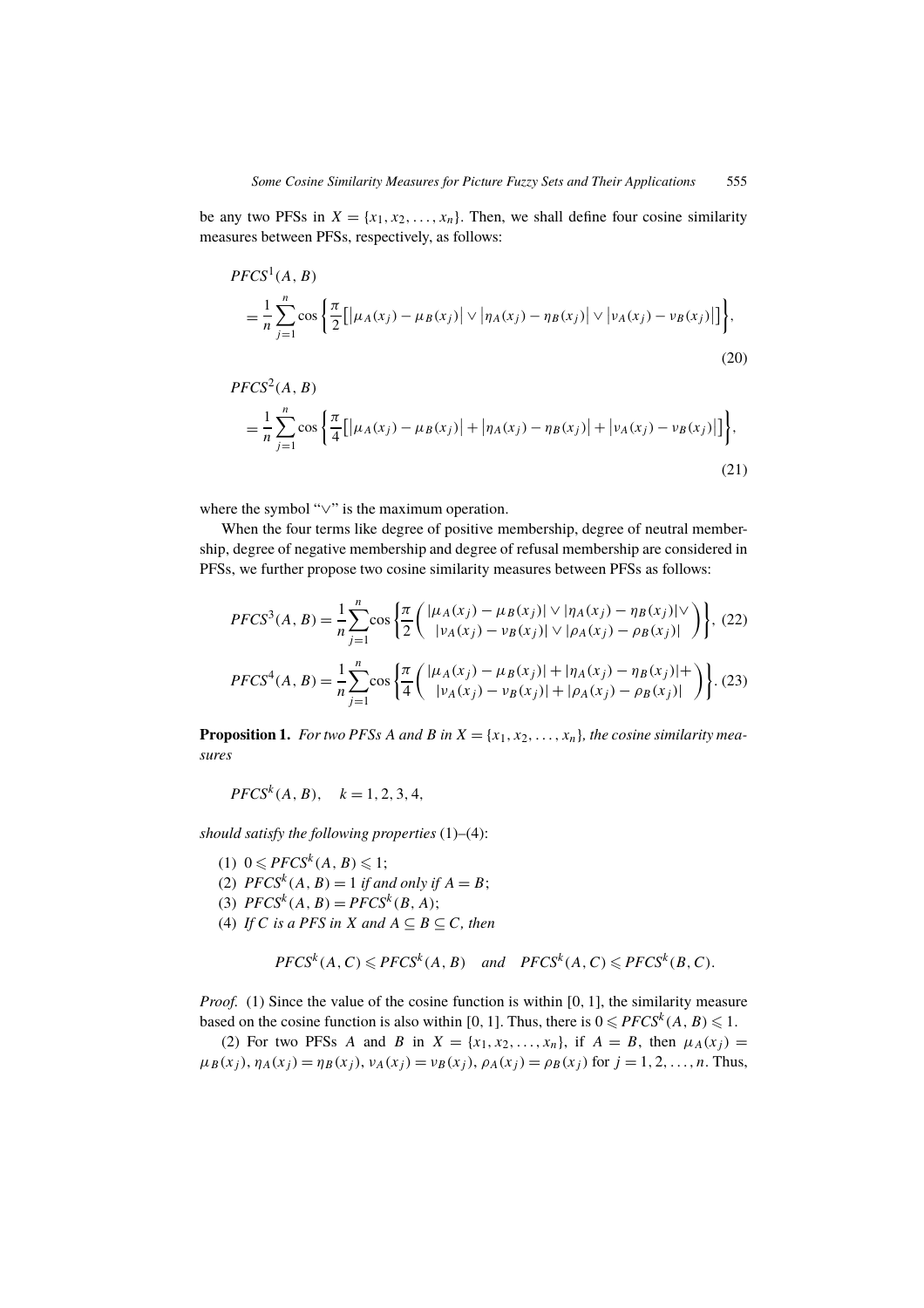$|\mu_A(x_j) - \mu_B(x_j)| = 0$ ,  $|\eta_A(x_j) - \eta_B(x_j)| = 0$ ,  $|\nu_A(x_j) - \nu_B(x_j)| = 0$ ,  $|\rho_A(x_j) - \mu_B(x_j)| = 0$  $\rho_B(x_j)$  = 0. So, *PFCS<sup>k</sup>* (*A*, *B*) = 1, *k* = 1, 2, 3, 4. If  $PFCS^{k}(A, B) = 1, k = 1, 2, 3, 4$ , this implies

$$
\begin{aligned} \left| \mu_A(x_j) - \mu_B(x_j) \right| &= 0, \quad \left| \eta_A(x_j) - \eta_B(x_j) \right| = 0, \\ \left| \nu_A(x_j) - \nu_B(x_j) \right| &= 0, \quad \left| \rho_A(x_j) - \rho_B(x_j) \right| = 0, \end{aligned}
$$

for  $j = 1, 2, 3, 4$ . Since  $cos(0) = 1$ . Then, there are

$$
\mu_A(x_j) = \mu_B(x_j), \quad \eta_A(x_j) = \eta_B(x_j), \quad \nu_A(x_j) = \nu_B(x_j), \quad \rho_A(x_j) = \rho_B(x_j),
$$

for  $j = 1, 2, 3, 4$ . Hence  $A = B$ . (3) Proof is straightforward. (4) If  $A \subseteq B \subseteq C$ , then there are

$$
\mu_A(x_j) \leq \mu_B(x_j) \leq \mu_C(x_j), \quad \eta_A(x_j) \leq \eta_B(x_j) \leq \eta_C(x_j),
$$
  

$$
\nu_A(x_j) \geq \nu_B(x_j) \geq \nu_C(x_j),
$$

for  $j = 1, 2, \ldots, n$ . Then, we have

$$
\left|\mu_A(x_j) - \mu_B(x_j)\right| \leq \left|\mu_A(x_j) - \mu_C(x_j)\right|,
$$
  
\n
$$
\left|\mu_B(x_j) - \mu_C(x_j)\right| \leq \left|\mu_A(x_j) - \mu_C(x_j)\right|,
$$
  
\n
$$
\left|\eta_A(x_j) - \eta_B(x_j)\right| \leq \left|\eta_A(x_j) - \eta_C(x_j)\right|,
$$
  
\n
$$
\left|\eta_B(x_j) - \eta_C(x_j)\right| \leq \left|\eta_A(x_j) - \eta_C(x_j)\right|,
$$
  
\n
$$
\left|\nu_A(x_j) - \nu_B(x_j)\right| \leq \left|\nu_A(x_j) - \nu_C(x_j)\right|,
$$
  
\n
$$
\left|\rho_A(x_j) - \rho_B(x_j)\right| \leq \left|\rho_A(x_j) - \rho_C(x_j)\right|,
$$
  
\n
$$
\left|\rho_B(x_j) - \rho_C(x_j)\right| \leq \left|\rho_A(x_j) - \rho_C(x_j)\right|.
$$

Hence,  $PFCS^k(A, C) \leqslant PFCS^k(A, B)$  and  $PFCS^k(A, C) \leqslant PFCS^k(B, C)$  for  $k =$ 1, 2, 3, 4 as the cosine function is a decreasing function with the interval [0,  $\pi/2$ ]. Thus, the proofs of these properties are completed.

In many situations, the weight of the elements  $x_j \in X$  should be taken into account. For example, in multiple attribute decision making, the considered attributes usually have different importance, and thus need to be assigned different weights. As a result, four weighted cosine similarity measure between PFSs A and B is proposed as follows:

$$
WPCS1(A, B)
$$
  
=
$$
\sum_{j=1}^{n} \omega_j \cos \left\{ \frac{\pi}{2} \left[ \left| \mu_A(x_j) - \mu_B(x_j) \right| \vee \left| \eta_A(x_j) - \eta_B(x_j) \right| \vee \left| \nu_A(x_j) - \nu_B(x_j) \right| \right] \right\}, (24)
$$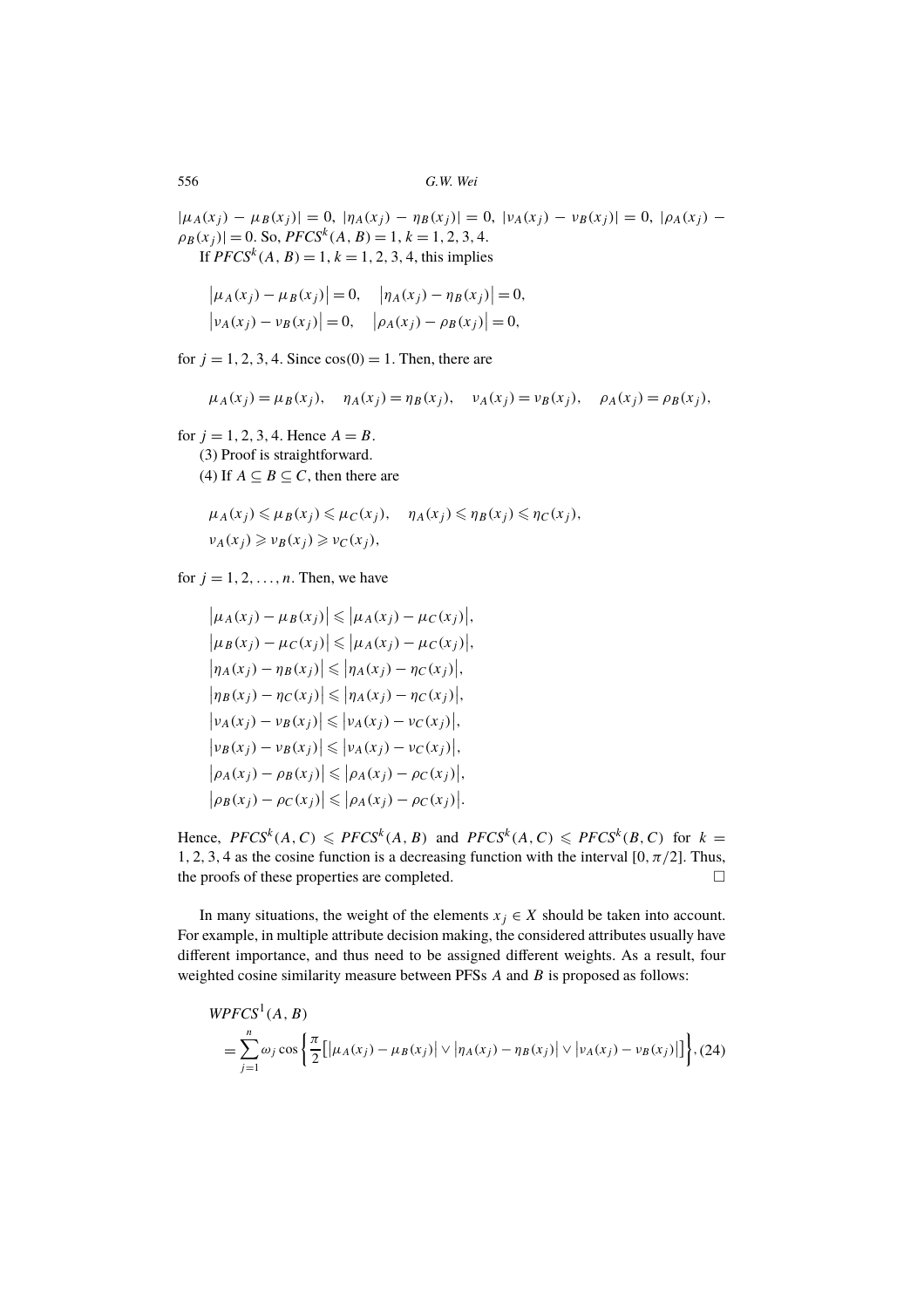$$
WPFCS^2(A, B)
$$

$$
= \sum_{j=1}^{n} \omega_j \cos \left\{ \frac{\pi}{4} [\mu_A(x_j) - \mu_B(x_j)] + |\eta_A(x_j) - \eta_B(x_j)| + |\nu_A(x_j) - \nu_B(x_j)|] \right\}, (25)
$$

$$
WPFCS^{3}(A, B) = \sum_{j=1}^{n} \omega_{j} \cos \left\{ \frac{\pi}{2} \left( \frac{|\mu_{A}(x_{j}) - \mu_{B}(x_{j})| \vee |\eta_{A}(x_{j}) - \eta_{B}(x_{j})| \vee}{|\nu_{A}(x_{j}) - \nu_{B}(x_{j})| \vee |\rho_{A}(x_{j}) - \rho_{B}(x_{j})|} \right) \right\}, \tag{26}
$$

$$
WPCS^{4}(A, B) = \sum_{j=1}^{n} \omega_{j} \cos \left\{ \frac{\pi}{4} \left( \frac{|\mu_{A}(x_{j}) - \mu_{B}(x_{j})| + |\eta_{A}(x_{j}) - \eta_{B}(x_{j})| +}{|\nu_{A}(x_{j}) - \nu_{B}(x_{j})| + |\rho_{A}(x_{j}) - \rho_{B}(x_{j})|} \right) \right\}, \tag{27}
$$

where  $\omega = (\omega_1, \omega_1, \dots, \omega_n)^T$  is the weight vector of  $x_i$ ,  $i = 1, 2, \dots, n$ , with  $\omega_j \in [0, 1]$ ,  $j = 1, 2, ..., n, \sum_{j=1}^{n} \omega_j = 1$  and the symbol " $\vee$ " is the maximum operation. In particular, if  $\omega = (1/n, 1/n, ..., 1/n)^T$ , then the weighted cosine similarity measure reduces to cosine similarity measure. That's to say, if we take  $\omega_j = 1/n$ ,  $j = 1, 2, ..., n$ , then there is  $WPFCS^{k}(A, B) = PFCS^{k}(B, A), k = 1, 2, 3, 4$ . Obviously, the weighted cosine similarity measures also satisfy the axiomatic requirements of similarity measures in Proposition 2.

**Proposition 2.** For two PFSs A and B in  $X = \{x_1, x_2, \ldots, x_n\}$ , the weighted cosine sim*ilarity measures WPFCS<sup>k</sup>*( $A, B$ ),  $k = 1, 2, 3, 4$ , *satisfy the following properties* (1)–(4):

- (1)  $0 \leq WPFCS^{k}(A, B) \leq 1;$
- (2)  $W P F C S^{k}(A, B) = 1$  *if and only if*  $A = B$ ;
- (3)  $WPFCS^{k}(A, B) = WPFCS^{k}(B, A);$
- (4) *If* C *is a PFS in* X *and*  $A \subseteq B \subseteq C$ *, then*

$$
WPFCS^{k}(A, C) \leq WPCS^{k}(A, B) \text{ and } WPFCS^{k}(A, C) \leq WPCS^{k}(B, C).
$$

By using similar proof in proposition 1, we can give the proofs of these properties  $(1)–(4)$ .

## 3.3. *Similarity Measures of Picture Fuzzy Sets Based on Cotangent Function*

In this section, we shall propose a cotangent similarity measures between PFSs as follows:

$$
PFCT^{1}(A, B)
$$
  
=  $\frac{1}{n} \sum_{j=1}^{n} \cot \left[ \frac{\pi}{4} + \frac{\pi}{4} (|\mu_{A}(x_{j}) - \mu_{B}(x_{j})| \vee |\eta_{A}(x_{j}) - \eta_{B}(x_{j})| \vee |\nu_{A}(x_{j}) - \nu_{B}(x_{j})|) \right],$  (28)

where the symbol "∨" is the maximum operation. When the four terms like degree of positive membership, degree of neutral membership, degree of negative membership and degree of refusal membership are considered in PFSs, we further propose a cotangent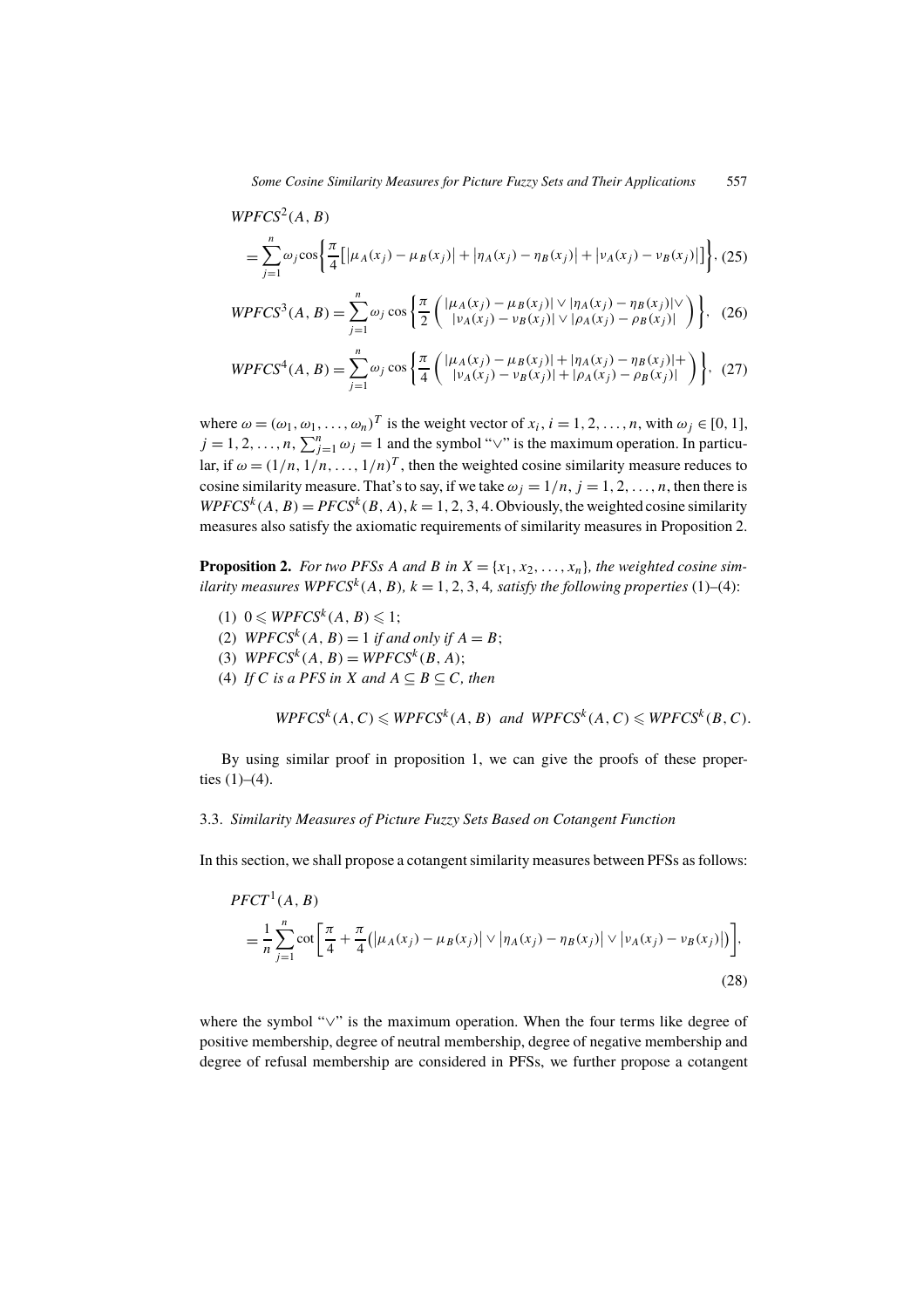similarity measures between PFSs as follows:

$$
PFCT^{2}(A, B) = \frac{1}{n} \sum_{j=1}^{n} \cot \left[ \frac{\pi}{4} + \frac{\pi}{4} \left( \frac{|\mu_{A}(x_{j}) - \mu_{B}(x_{j})|}{|\nu_{A}(x_{j}) - \nu_{B}(x_{j})|} \vee \frac{|\eta_{A}(x_{j}) - \eta_{B}(x_{j})|}{|\nu_{A}(x_{j}) - \nu_{B}(x_{j})|} \right) \right].
$$
 (29)

In many situations, the weight of the elements  $x_i \in X$  should be taken into account. For example, in multiple attribute decision making, the considered attributes usually have different importance, and thus need to be assigned different weights. As a result, four weighted cotangent similarity measure between PFSs A and B is proposed as follows:

$$
W P F C T^{1}(A, B)
$$
  
=  $\sum_{j=1}^{n} \omega_{j} \cot \left[ \frac{\pi}{4} + \frac{\pi}{4} (|\mu_{A}(x_{j}) - \mu_{B}(x_{j})| \vee |\eta_{A}(x_{j}) - \eta_{B}(x_{j})| \vee |\nu_{A}(x_{j}) - \nu_{B}(x_{j})|) \right],$  (30)

$$
WPTCT2(A, B)
$$
  
= 
$$
\sum_{j=1}^{n} \omega_j \cot \left[ \frac{\pi}{4} + \frac{\pi}{4} \left( \frac{|\mu_A(x_j) - \mu_B(x_j)| \vee |\eta_A(x_j) - \eta_B(x_j)| \vee}{|\nu_A(x_j) - \nu_B(x_j)| \vee |\rho_A(x_j) - \rho_B(x_j)|} \right) \right],
$$
 (31)

where  $\omega = (\omega_1, \omega_1, \dots, \omega_n)^T$  is the weight vector of  $x_i$ ,  $i = 1, 2, \dots, n$ , with  $\omega_j \in [0, 1]$ ,  $j = 1, 2, ..., n, \sum_{j=1}^{n} \omega_j = 1$  and the symbol " $\vee$ " is the maximum operation. In particular, if  $\omega = (1/n, 1/n, ..., 1/n)^T$ , then the weighted cotangent similarity measure reduces to cotangent similarity measure.

## **4. Numerical Example**

In this section, the cosine similarity measures for PFSs are applied to strategic decision making problems (adapted from Wei and Merigó, 2012). In the following, we shall analyse a strategic decision-making problem about the selection of the optimal production strategy. Assume a company wants to create a new product and they are analysing the optimal target in order to obtain the highest benefits. After analysing the market they consider four possible strategies to follow:  $(DA_1$ : create a new product oriented to the rich customers;  $(2)A_2$ : create a new product oriented to the mid-level and low-level customers;  $(3)A_3$ : create a new product adapted to all the customers;  $(A)A_4$ : do not create any product. After careful review of the information, the decision makers have summarized the information of the strategies in six general characteristics:  $(DS_1$ : benefits in the short term;  $(2)S_2$ : benefits in the mid term;  $\textcircled{S}S_3$ : benefits in the long term;  $\textcircled{S}S_4$ : risk of the production strategy;  $\textcircled{S}S_5$ : potential market and market risk;  $(6)S_6$ : industrialization infrastructure, human resources and financial conditions. The decision makers are required to evaluate the four possible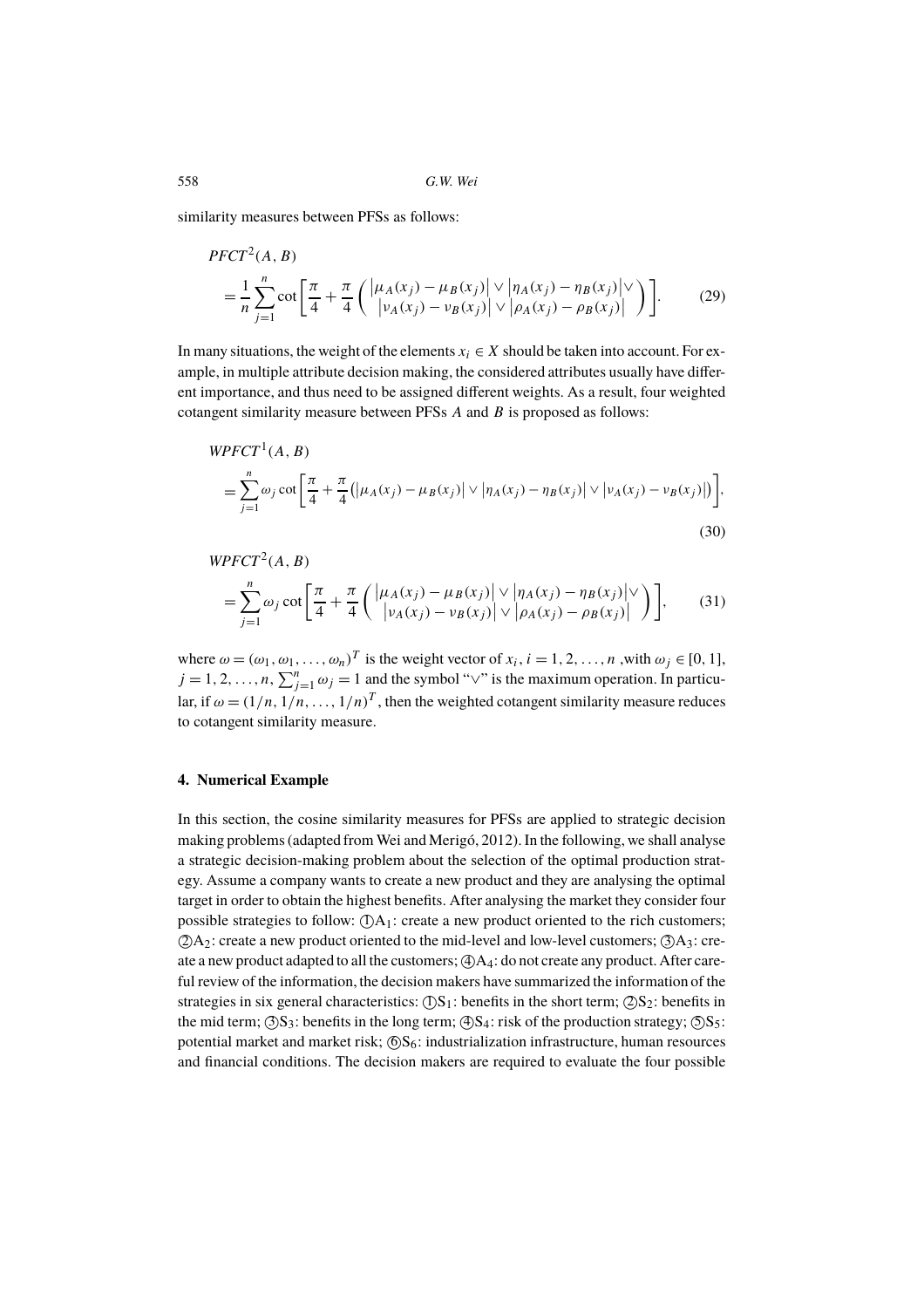|       | The data on production strategies. |                    |                    |                    |                    |  |  |  |  |
|-------|------------------------------------|--------------------|--------------------|--------------------|--------------------|--|--|--|--|
|       | A <sub>1</sub>                     | A <sub>2</sub>     | A3                 | AΔ                 | A                  |  |  |  |  |
| $S_1$ | (0.53, 0.33, 0.09)                 | (1.00, 0.00, 0.00) | (0.91, 0.03, 0.02) | (0.85, 0.09, 0.05) | (0.90, 0.05, 0.02) |  |  |  |  |
| $S_2$ | (0.89, 0.08, 0.03)                 | (0.13, 0.64, 0.21) | (0.07, 0.09, 0.05) | (0.74, 0.16, 0.10) | (0.68, 0.08, 0.21) |  |  |  |  |
| $S_3$ | (0.42, 0.35, 0.18)                 | (0.03, 0.82, 0.13) | (0.04, 0.85, 0.10) | (0.02, 0.89, 0.05) | (0.05, 0.87, 0.06) |  |  |  |  |
| $S_4$ | (0.08, 0.89, 0.02)                 | (0.73, 0.15, 0.08) | (0.68, 0.26, 0.06) | (0.08, 0.84, 0.06) | (0.13, 0.75, 0.09) |  |  |  |  |
| $S_5$ | (0.33, 0.51, 0.12)                 | (0.52, 0.31, 0.16) | (0.15, 0.76, 0.07) | (0.16, 0.71, 0.05) | (0.15, 0.73, 0.08) |  |  |  |  |
| $S_6$ | (0.17, 0.53, 0.13)                 | (0.51, 0.24, 0.21) | (0.31, 0.39, 0.25) | (1.00, 0.00, 0.00) | (0.91, 0.03, 0.05) |  |  |  |  |

Table 1 The data on production strategies

Table 2 The similarity measures between  $A_i$  ( $i = 1, 2, 3, 4$ ) and A.

| Similarity measures                     | $(A_1, A)$ | $(A_2, A)$ | $(A_3, A)$ | $(A_4, A)$ |
|-----------------------------------------|------------|------------|------------|------------|
| WPFC <sup>1</sup> (A <sub>i</sub> , A)  | 0.813      | 0.656      | 0.787      | 0.994      |
| $WPFC^2(A_i, A)$                        | 0.810      | 0.656      | 0.638      | 0.993      |
| $W P F C S^1(A_i, A)$                   | 0.813      | 0.765      | 0.762      | 0.992      |
| WPFCS <sup>2</sup> (A <sub>i</sub> , A) | 0.840      | 0.765      | 0.831      | 0.991      |
| WPFCS <sup>3</sup> (A <sub>i</sub> , A) | 0.813      | 0.765      | 0.709      | 0.992      |
| $W P F C S4(Ai, A)$                     | 0.813      | 0.757      | 0.707      | 0.989      |
| $WPTCT^2(A_i, A)$                       | 0.486      | 0.442      | 0.469      | 0.666      |
| WPTCT <sup>2</sup> (A <sub>i</sub> , A) | 0.486      | 0.442      | 0.440      | 0.665      |

production strategies  $A_i$  ( $i = 1, 2, 3, 4$ ) under six general characteristics and the decision information is represented by PFSs and is presented in Table 1. Each of which is featured by the content of six characteristics in the feature space  $S = \{S_1, S_2, S_3, S_4, S_5, S_6\}$ . The weight vector of  $S_i$   $(i = 1, 2, ..., 6)$  is:  $\omega = (0.12, 0.25, 0.09, 0.16, 0.20, 0.18)^T$ .

Now, we consider another kind of unknown production strategy A, with data as listed in Table 1. Based on the weight vector and the data in Table 1, we can use the above similarity measures to identify to which type the unknown production strategy A should belong.

From the above numerical results in Table 2, we know that the degree of similarity between  $A_4$  and  $A$  is the largest one as derived by eight similarity measures. That is, all the eight similarity measures assign the unknown production strategy A to the class of production strategy  $A_4$  according to the principle of the maximum degree of similarity between PFSs. Yet, there exist two slightly different ranking results: for the similarity measures  $WPFC<sup>1</sup>(A<sub>i</sub>, A)$ ,  $WPFCS<sup>2</sup>(A<sub>i</sub>, A)$  and  $WPFCT<sup>1</sup>(A<sub>i</sub>, A)$ ,  $i = 1, 2, 3, 4$ , all these three similarity measures derive the same ranking of the production strategies, in which the degree of similarity between  $A_1$  and A ranks the second, the degree of similarity between  $A_3$  and A ranks the third, the degree of similarity between  $A_2$  and A is the smallest one. While for the other five similarity measures, the degree of similarity between  $A_1$  and A ranks the second, the degree of similarity between  $A_2$  and A ranks the third, the degree of similarity between  $A_3$  and A is the smallest one.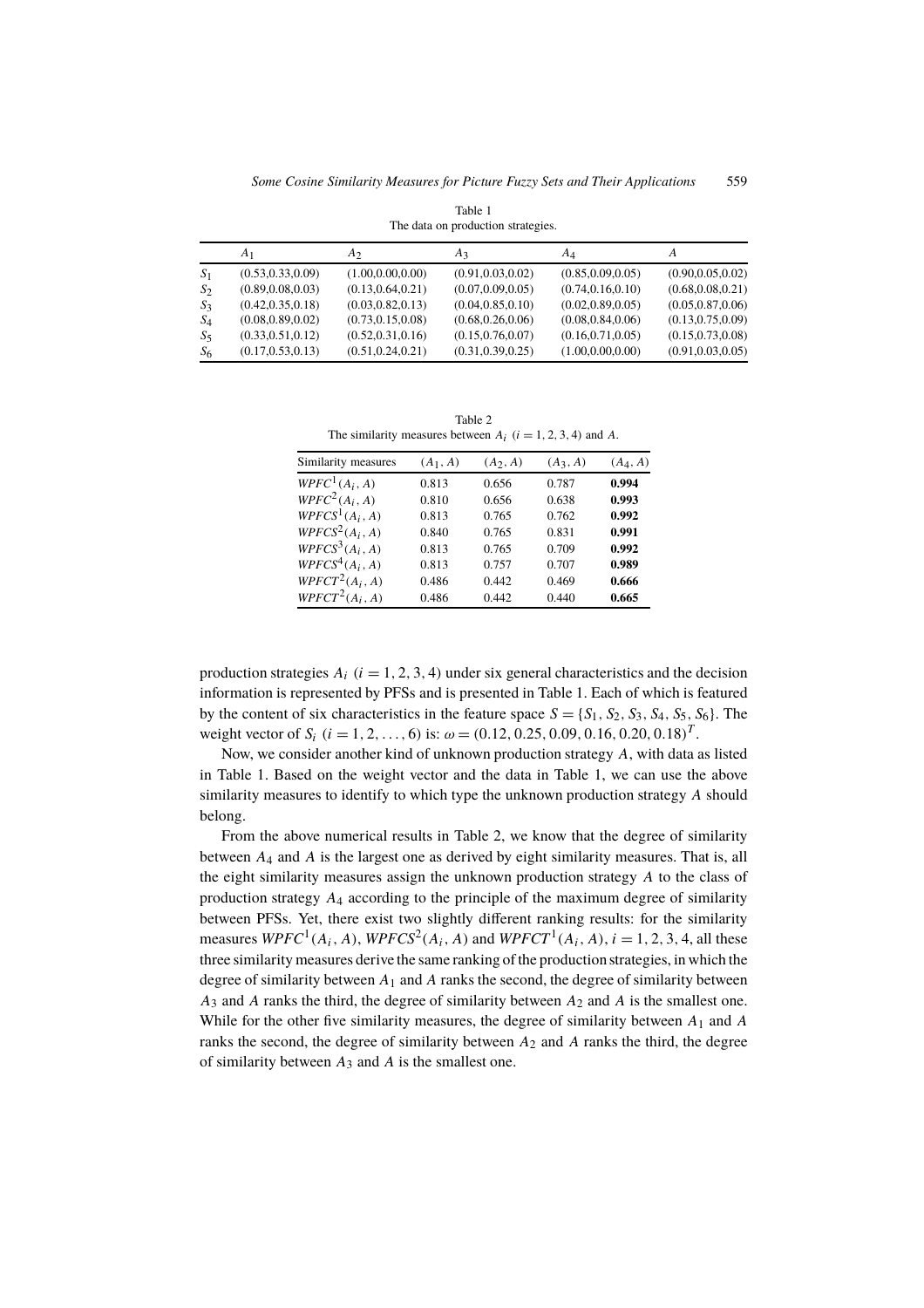#### **5. Conclusion**

In this paper, we presented another form of eight similarity measures between PFSs based on the cosine function between PFSs by considering the degree of positive membership, degree of neutral membership, degree of negative membership and degree of refusal membership in PFSs. Then, we applied these weighted cosine function similarity measures between PFSs to strategic decision making problem. Finally, an illustrative example for selection of the optimal production strategy is given to demonstrate the efficiency of the similarity measures for strategic decision making problem. In the future, the application of the proposed cosine similarity measures of PFSs needs to be explored in complex group decision making, risk analysis and many other fields under uncertain environments, such as dual hesitant fuzzy linguistic sets, dual hesitant fuzzy uncertain linguistic sets, interval-valued dual hesitant fuzzy linguistic sets, and so on (see Wei *et al*., 2016a; Lu and Wei, 2016; Wei *et al*., 2016b; Zhou *et al*., 2013; Lin *et al*., 2014; Wei and Zhao, 2012a; Wei, 2016a, 2012, 2011c, 2011b; Park *et al*., 2009; Ye, 2010; Wu and Chiclana, 2014; Chen, 2014; Liu *et al*., 2015; Wei *et al*., 2013c; Meng *et al*., 2016; Wei *et al*., 2017; Wei and Wang, 2017; Lu *et al*., 2017a, 2017b; Wei, 2017a, 2017b).

**Acknowledgements.** The work was supported by the National Natural Science Foundation of China under Grant Nos. 61174149 and 71571128 and the Humanities and Social Sciences Foundation of Ministry of Education of the People's Republic of China (No. 15YJCZH138) and the construction plan of scientific research innovation team for colleges and universities in Sichuan Province (15TD0004).

## **References**

Atanassov, K. (1986). Intuitionistic fuzzy sets. *Fuzzy Sets and Systems*, 20, 87–96.

Atanassov, K. (1989). More on intuitionistic fuzzy sets. *Fuzzy Sets and Systems*, 33, 37–46.

- Bhattacharya, A. (1946). On a measure of divergence of two multinomial populations. *Sankhya*, 7, 401–406.
- Bustince, H., Barrenechea, E., Pagola, M. (2006). Restricted equivalence functions. *Fuzzy Sets and Systems*, 157, 2333–2346.
- Bustince, H., Barrenechea, E., Pagola, M. (2007). Image thresholding using restricted equivalence functions and maximizing the measures of similarity. *Fuzzy Sets and Systems*, 158, 496–516.
- Bustince, H., Barrenechea, E., Pagola, M. (2008). Relationship between restricted dissimilarity functions, restricted equivalence functions and normal E–N functions: image thresholding invariant. *Pattern Recognition Letters*, 29, 525–536.
- Chen, T.Y. (2014). Interval-valued intuitionistic fuzzy QUALIFLEX method with a likelihood-based comparison approach for multiple criteria decision analysis. *Information Sciences*, 261, 149–169.
- Cuong, B.C. (2014). Picture fuzzy sets. *Journal of Computer Science and Cybernetics*, 30(4), 409–420.
- Hung, K.C. (2012). Applications of medical information: Using an enhanced likelihood measured approach based on intuitionistic fuzzy sets. *IIE Transactions on Healthcare Systems Engineering*, 2, 224–231.
- Hung, W.L., Yang, M.S. (2004). Similarity measures of intuitionistic fuzzy sets based on Hausdorff distance. *Pattern Recognition Letters*, 25, 1603–1611.
- Hung, W.L., Yang, M.S. (2007). Similarity measures of intuitionistic fuzzy sets based on Lp metric. *International Journal of Approximate Reasoning*, 46, 120–136.
- Lee, S.H., Pedrycz, W., Sohn, G. (2009). Design of similarity and dissimilarity measures for fuzzy sets on the basis of distance measure. *International Journal of Fuzzy Systems*, 11, 67–72.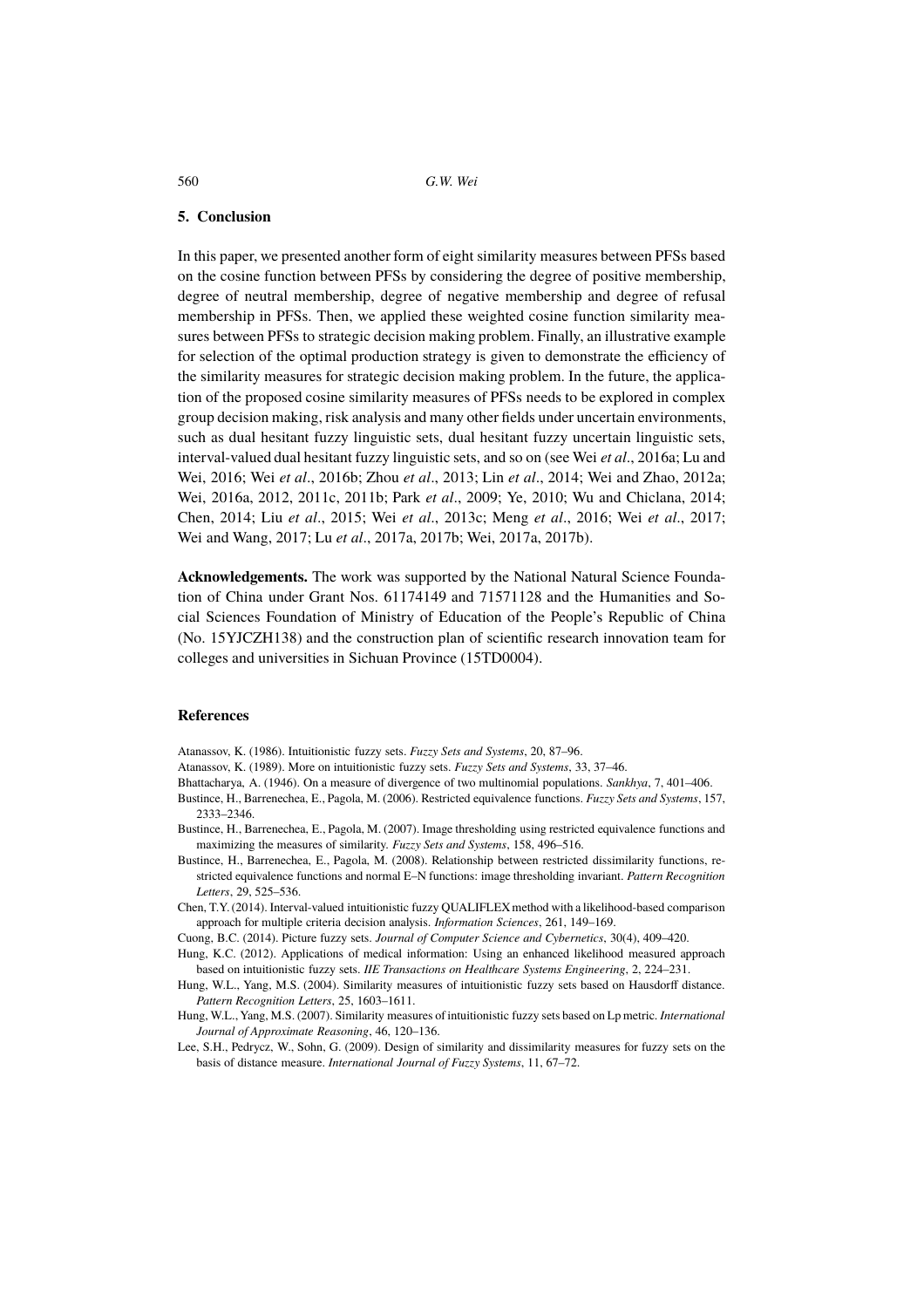- Li, D.F., Cheng, C. (2002). New similarity measures of intuitionistic fuzzy sets and application to pattern recognitions. *Pattern Recognition Letters*, 23, 221–225.
- Li, Y.H., Olson, D.L., Zheng, Q. (2007). Similarity measures between intuitionistic fuzzy (vague) sets: a comparative analysis. *Pattern Recognition Letters*, 28, 278–285.
- Liang, Z., Shi, P. (2003). Similarity measures on intuitionistic fuzzy sets. *Pattern Recognition Letters*, 24, 2687– 2693.
- Lin, R., Zhao, X.F., Wei, G.W. (2014). Models for selecting an ERP system with hesitant fuzzy linguistic information. *Journal of Intelligent and Fuzzy Systems*, 26, 2155–2165.
- Liu, H.W. (2005). New similarity measures between intuitionistic fuzzy sets and between elements. *Mathematical and Computer Modelling*, 42, 61–70.
- Liu, B.S., Shen, Y.H., Zhang, W. (2015). An interval-valued intuitionistic fuzzy principal component analysis model-based method for complex multi-attribute large-group decision-making. *European Journal of Operational Research*, 245, 209–225.
- Lu, M., Wei, G.W. (2016). Models for multiple attribute decision making with dual hesitant fuzzy uncertain linguistic information. *International Journal of Knowledge-Based and Intelligent Engineering Systems*, 20, 217–227.
- Lu, M., Wei, G.W., Alsaadi, F.E., Hayat, T., Alsaedi, A. (2017a). Hesitant pythagorean fuzzy hamacher aggregation operators and their application to multiple attribute decision making. *Journal of Intelligent and Fuzzy Systems*, 33(2), 1105–1117.
- Lu, M., Wei, G.W., Alsaadi, F.E., Hayat, T., Alsaedi, A. (2017b). Bipolar 2-tuple linguistic aggregation operators in multiple attribute decision making. *Journal of Intelligent and Fuzzy Systems*, 33(2), 1197–1207.
- Meng, F.Y., Zhou, D., Chen, X.H. (2016). An approach to hesitant fuzzy group decision making with multigranularity linguistic information. *Informatica*, 27, 767–798.
- Mitchell, H.B. (2003). On the Dengfeng–Chuntian similarity measure and its application to pattern recognition. *Pattern Recognition Letters*, 24, 3101–3104.
- Park, J.H., Park, Y., Young, C.K. (2009). Correlation coefficient of interval-valued intuitionistic fuzzy sets and its application to multiple attribute group decision making problems. *Mathematical and Computer Modeling*, 50, 1279–1293.
- Rajarajeswari, P., Uma, N. (2013). Intuitionistic fuzzy multi similarity measure based on cotangent function. *International Journal of Engineering Research and Technology*, 2, 1323–1329.
- Salton, G., Mcgill, M.J. (1983). *Introduction to Modern Information Retrieval*. McGrawpHill.
- Shi, L.L., Ye, J. (2013). Study on fault diagnosis of turbine using an improved cosine similarity measure for vague sets. *Journal of Applied Sciences*, 13, 1781–1786.
- Singh, P. (2014) Correlation coefficients for picture fuzzy sets. *Journal of Intelligent and Fuzzy Systems*, 27, 2857–2868.
- Son, L. (2015). DPFCM: a novel distributed picture fuzzy clustering method on picture fuzzy sets. *Expert System with Applications*, 2, 51–66.
- Son, L.H., Phong, P.H. (2016). On the performance evaluation of intuitionistic vector similarity measures for medical diagnosis. *Journal of Intelligent and Fuzzy Systems*, 31, 1597–1608.
- Szmidt, E. (2014). *Distances and Similarities in Intuitionistic Fuzzy Sets*, Vol. 307. Springer International Publishing Switzerland.
- Szmidt, E., Kacprzyk, J. (2000). Distances between intuitionistic fuzzy sets. *Fuzzy Sets and Systems*, 114, 505– 518.
- Tang, Y. Wen, L.L.,Wei, G.W. (2017). Approaches to multiple attribute group decision making based on the generalized Dice similarity measures with intuitionistic fuzzy information. *International Journal of Knowledge-Based and Intelligent Engineering Systems*, 21, 85–95.
- Thong, N.T. (2015). HIFCF: an effective hybrid model between picture fuzzy clustering and intuitionistic fuzzy recommender systems for medical diagnosis expert systems with applications. *Expert System with Applications*, 42, 3682–3701.
- Thong, P.H., Son, L.H. (2015). A new approach to multi-variable fuzzy forecasting using picture fuzzy clustering and picture fuzzy rule interpolation method. *Advances in Intelligent Systems and Computing*, 326, 679–690.
- Tian, M.Y. (2013). A new fuzzy similarity based on cotangent function for medical diagnosis. *Advanced Modeling and Optimization*, 15, 151–156.
- Wei, G.W. (2008). Maximizing deviation method for multiple attribute decision making in intuitionistic fuzzy setting. *Knowledge-Based Systems*, 21, 833–836.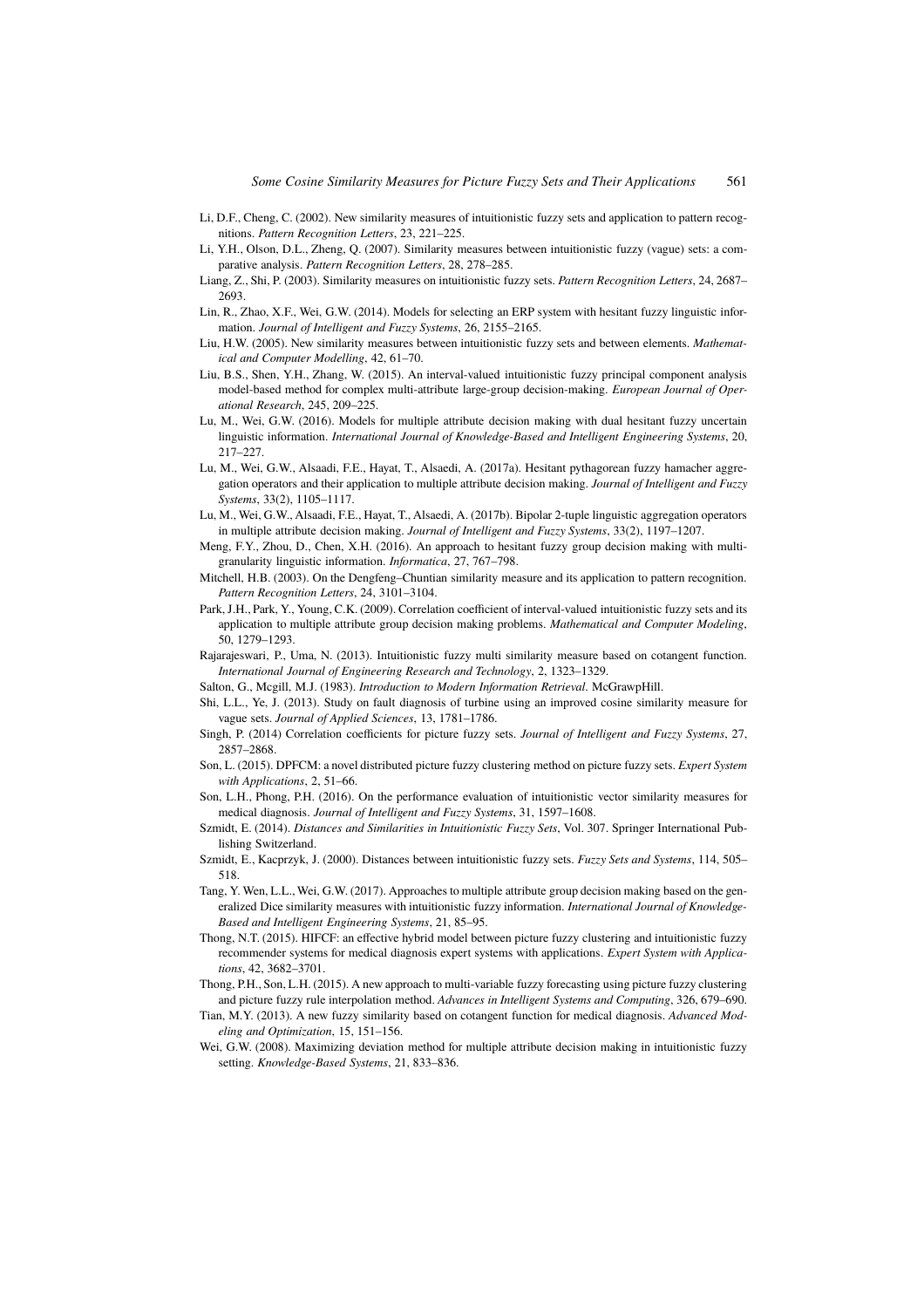- Wei, G.W. (2009). Some geometric aggregation functions and their application to dynamic multiple attribute decision making in intuitionistic fuzzy setting. *International Journal of Uncertainty, Fuzziness and Knowledge-Based Systems*, 17, 179–196.
- Wei, G.W. (2010a). GRA method for multiple attribute decision making with incomplete weight information in intuitionistic fuzzy setting. *Knowledge-Based Systems*, 23, 243–247.
- Wei, G.W. (2010b). Some induced geometric aggregation operators with intuitionistic fuzzy information and their application to group decision making. *Applied Soft Computing*, 10, 423–431.
- Wei, G.W. (2011a). Gray relational analysis method for intuitionistic fuzzy multiple attribute decision making. *Expert Systems with Applications*, 38, 11671–11677.
- Wei, G.W. (2011b). Grey relational analysis method for 2-tuple linguistic multiple attribute group decision making with incomplete weight information. *Expert Systems with Applications*, 38, 4824–4828.
- Wei, G.W. (2011c). Grey relational analysis model for dynamic hybrid multiple attribute decision making. *Knowledge-Based Systems*, 24, 672–679.
- Wei, G.W. (2012). Hesitant Fuzzy prioritized operators and their application to multiple attribute group decision making. *Knowledge-Based Systems*, 31, 176–182.
- Wei, G.W. (2015). Approaches to interval intuitionistic trapezoidal fuzzy multiple attribute decision making with incomplete weight information. *International Journal of Fuzzy Systems*, 17, 484–489.
- Wei, G.W. (2016a). Interval valued hesitant fuzzy uncertain linguistic aggregation operators in multiple attribute decision making. *International Journal of Machine Learning and Cybernetics*, 7, 1093–1114.
- Wei, G.W. (2016b). Picture fuzzy cross-entropy for multiple attribute decision making problems. *Journal of Business Economics and Management*, 17, 491–502.
- Wei, G.W. (2017a). Interval-valued dual hesitant fuzzy uncertain linguistic aggregation operators in multiple attribute decision making. *Journal of Intelligent and Fuzzy Systems*, 33(3), 1881–1893.
- Wei, G.W. (2017b). Picture 2-tuple linguistic Bonferroni mean operators and their application to multiple attribute decision making. *International Journal of Fuzzy System*, 19(4), 997–1010.
- Wei, G.W., Merigó, J.M. (2012). Methods for strategic decision making problems with immediate probabilities in intuitionistic fuzzy setting. *Scientia Iranica E*, 19, 1936–1946.
- Wei, G.W., Zhao, X.F. (2012a). Some dependent aggregation operators with 2-tuple linguistic information and their application to multiple attribute group decision making. *Expert Systems with Applications*, 39, 5881– 5886.
- Wei, G.W., Zhao, X.F. (2012b). Some induced correlated aggregating operators with intuitionistic fuzzy information and their application to multiple attribute group decision making. *Expert Systems with Applications*, 39, 2026–2034.
- Wei, G.W., Wang, J.M. (2017). A comparative study of robust efficiency analysis and data envelopment analysis with imprecise data. *Expert Systems with Applications*, 81, 28–38.
- Wei, G.W., Wang, H.J., Lin, R. (2011). Application of correlation coefficient to interval-valued intuitionistic fuzzy multiple attribute decision making with incomplete weight information. *Knowledge and Information Systems*, 26, 337–349.
- Wei, G.W., Wang, J.M., Chen, J. (2013a). Potential optimality and robust optimality in multiattribute decision analysis with incomplete information: A comparative study. *Decision Support Systems*, 55, 679–684.
- Wei, G.W., Zhao, X.F., Lin, R. (2013b). Some hesitant interval-valued fuzzy aggregation operators and their applications to multiple attribute decision making. *Knowledge-Based Systems*, 46, 43–53.
- Wei, G.W., Zhao, X.F., Lin, R. (2013c). Uncertain linguistic Bonferroni mean operators and their application to multiple attribute decision making. *Applied Mathematical Modelling*, 37, 5277–5285.
- Wei, G.W., Alsaadi, F.E., Hayat, T., Alsaedi, A. (2016a). Hesitant fuzzy linguistic arithmetic aggregation operators in multiple attribute decision making. *Iranian Journal of Fuzzy Systems*, 13, 1–16.
- Wei, G.W., Xu, X.R., Deng, D.X. (2016b). Interval-valued dual hesitant fuzzy linguistic geometric aggregation operators in multiple attribute decision making. *International Journal of Knowledge-based and Intelligent Engineering Systems*, 20, 189–196.
- Wei, G.W., Alsaadi, F.E., Hayat, T. (2017). A linear assignment method for multiple criteria decision analysis with hesitant fuzzy sets based on fuzzy measure. *International Journal of Fuzzy Systems*, 19, 607–614.
- Wu, J., Chiclana, F. (2014). A risk attitudinal ranking method for interval-valued intuitionistic fuzzy numbers based on novel attitudinal expected score and accuracy functions. *Applied Soft Computing*, 22, 272–286.
- Xu, Z.S., Xia, M.M. (2010). Some new similarity measures for intuitionistic fuzzy values and their application in group decision making. *Journal of System Science and Engineering*, 19, 430–452.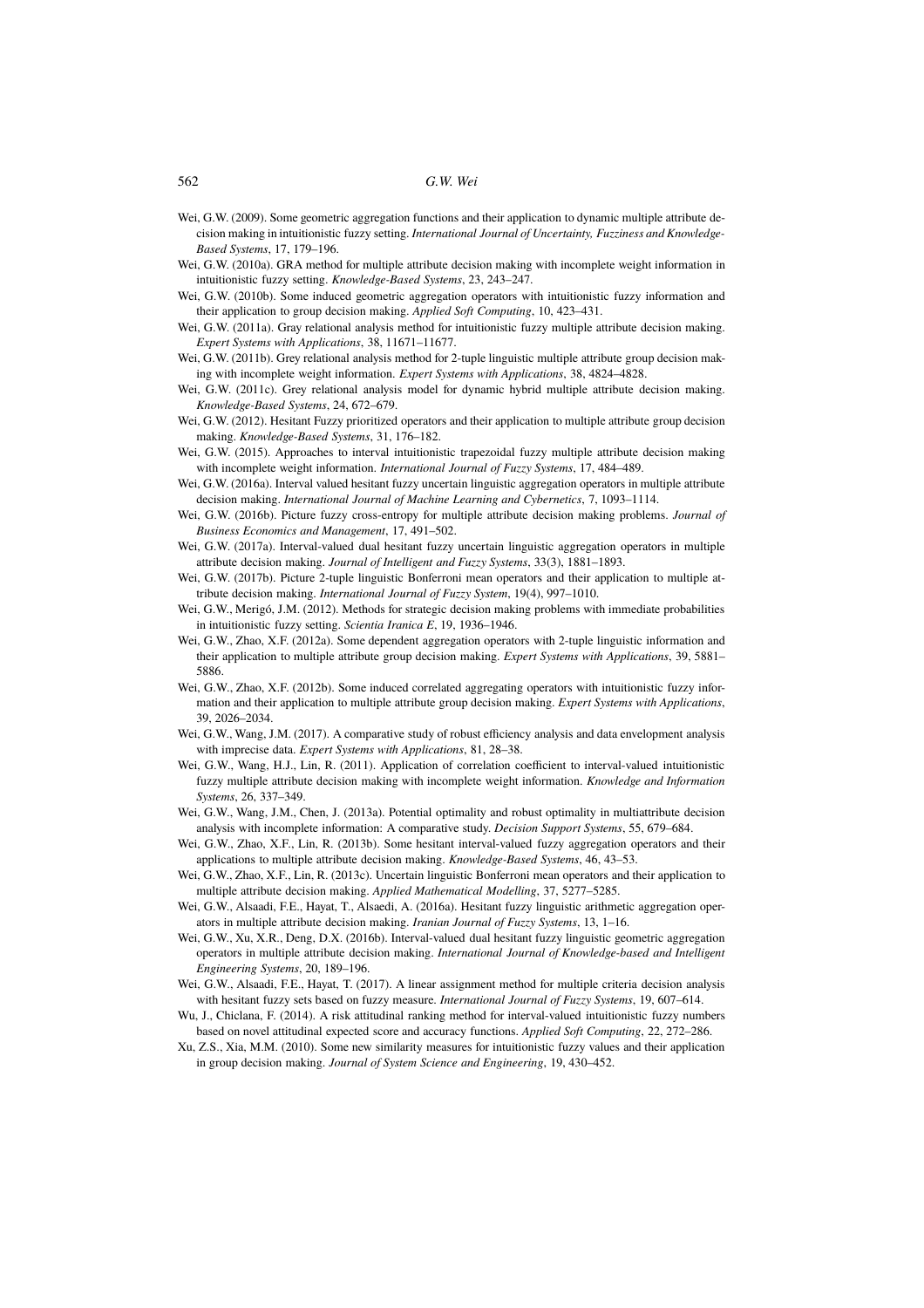- Ye, J. (2010). Fuzzy decision-making method based on the weighted correlation coefficient under intuitionistic fuzzy environment. *European Journal of Operational Research*, 205, 202–204.
- Ye, J. (2011). Cosine similarity measures for intuitionistic fuzzy sets and their applications. *Mathematical and Computer Modelling*, 53, 91–97.
- Ye, J. (2016). Similarity measures of intuitionistic fuzzy sets based on cosine function for the decision making of mechanical design schemes. *Journal of Intelligent and Fuzzy Systems*, 30, 151–158.

Zadeh, L.A. (1965). Fuzzy sets. *Information and Control*, 8, 338–356.

- Zhao, X.F., Wei, G.W. (2013). Some Intuitionistic fuzzy Einstein hybrid aggregation operators and their application to multiple attribute decision making. *Knowledge-Based Systems*, 37, 472–479.
- Zhao, X.F., Lin, R., Wei, G.W. (2014). Hesitant triangular fuzzy information aggregation based on Einstein operations and their application to multiple attribute decision making. *Expert Systems with Applications*, 41, 1086–1094.
- Zhou, L.Y., Lin, R., Zhao, X.F. (2013). Uncertain linguistic prioritized aggregation operators and their application to multiple attribute group decision making. *International Journal of Uncertainty, Fuzziness and Knowledge-Based Systems*, 21, 603–627.